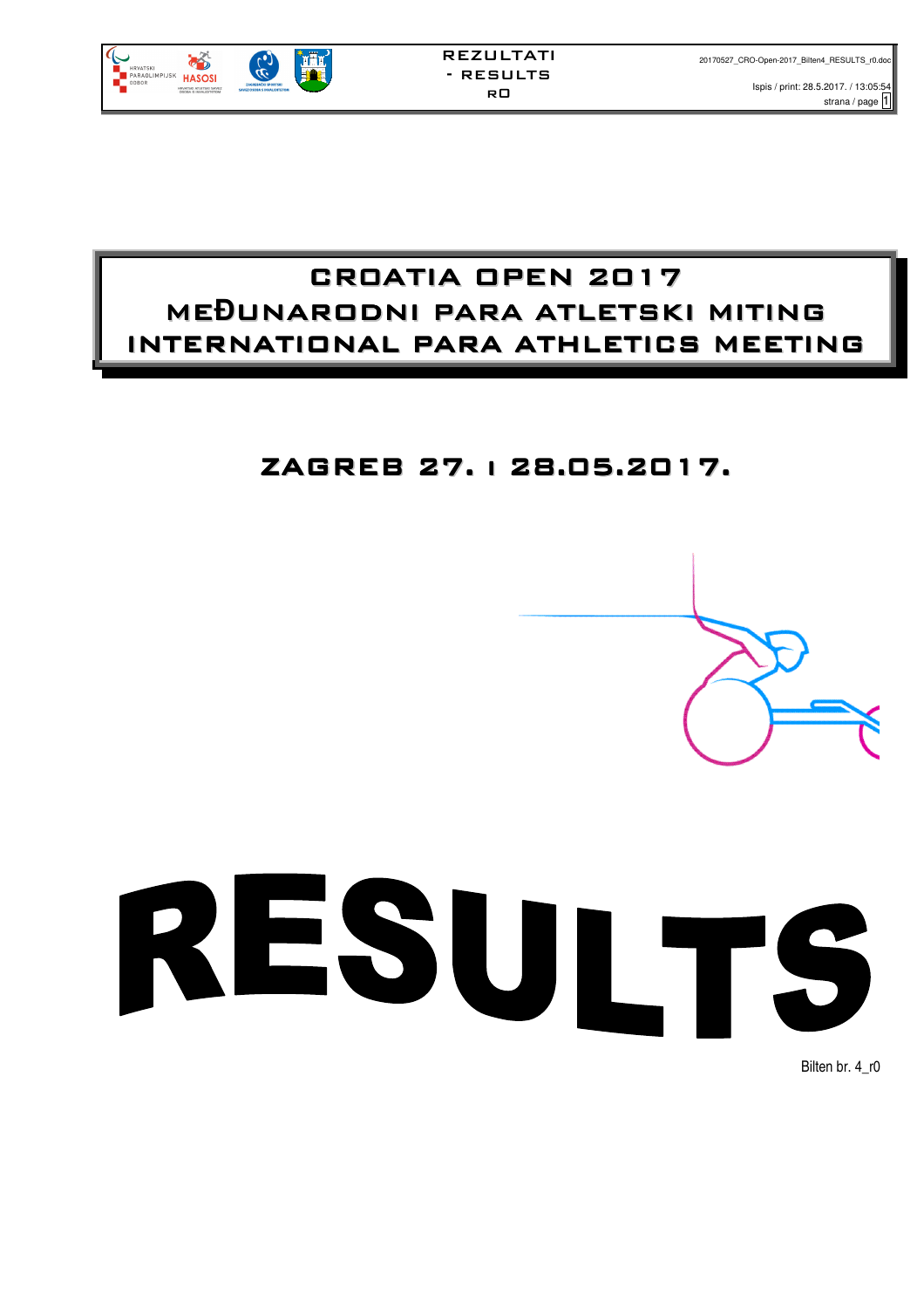

### REZULTATI - RESULTS r0

### ORGANIZING COMMITEE

| The President                                          | $^\star$   | Ratko Kovačić                |
|--------------------------------------------------------|------------|------------------------------|
| The Vice President                                     |            | Josip Držaić                 |
| The Vice President                                     | $^\star$   | Juraj Škrtić                 |
| NPC Delegate                                           | $\star$    | Ticijan Komparić             |
| <b>Competition Director</b>                            | $\star$    | Goran Žeželj                 |
| Zagreb's Sport Association for Disabled Representative | $^\star$   | Mirela Šikoronja Ivančin     |
| <b>EXECUTIVE COMMITEE</b>                              |            |                              |
| CAFD Delegate and Ceremony Coordinator                 | $^\star$   | Miroslav Marilović           |
| Ceremony coordinator                                   | $^\star$   | Valentina Kramarić           |
| Official speaker                                       | $^\star$   | Nebojša Pešić                |
| <b>Technical Information Center Coordinator</b>        | $^\star$   | Kruno Zadro                  |
| <b>Medical Service</b>                                 | $\star$    | Marina Banović               |
| <b>Volunteer Coordinator</b>                           | $\star$    | Valentina Kramarić           |
| <b>Chief Referee</b>                                   | *          | Josip Baričić                |
| <b>National Classification Coordinator</b>             | $^\star$   | <b>Boris Kirin</b>           |
| Doping Control Delegate                                | $^\star$   | HZTA                         |
| Press                                                  | *          | Darko Matić                  |
| <b>CFO</b>                                             | $^\star$   | Ivana Piler                  |
| <b>Electornic Timing</b>                               | $^\star$   | Dino Povše                   |
| Data Processing                                        | *          | Dino Povše                   |
| Hospitality service                                    | *          | Damir Frntić                 |
| Competition equipment and implements                   | $^\star$   | Mato Dragičević              |
| JURY OF APPEAL                                         |            |                              |
| <b>CAFD Delegate</b>                                   | $^{\star}$ | Miroslav Marilović           |
| <b>Chief Referee</b>                                   | $^{\star}$ | Josip Baričić                |
| <b>Competition Director</b>                            | $^{\star}$ | Goran Žeželj                 |
| IPC TECHNICAL DELEGATe                                 | $^\star$   | Mr. Roberto Sorrentino (ITA) |
| <b>IPC CLASSIFIERS</b>                                 |            |                              |
| <b>Chief Classifier</b>                                | $^\star$   | Linda Bartholomew (RSA)      |
| Classifier                                             | $^\star$   | Penny Broomhead (GBR)        |
|                                                        |            |                              |

## Classifier \* Kobal Fadi (KUW)<br>Classifier \* Ana Maria Nunes N

- Classifier \* Ana Maria Nunes M. Moreira (POR)
- Classifier \* Dimitrios Patatoukas (GRE)

## **SUDIONICI - KLUBOVI**

| CODE        | Klub/club                   | Compet |
|-------------|-----------------------------|--------|
| <b>AGR</b>  | AK AGRAM, Zagreb, CRO       | 22     |
| МČ          | MEĐIMURJE, Čakovec          | 1      |
| MED         | AKOSI MEDULIN, Medulin, CRO | 2      |
| <b>ODIS</b> | AK ODISEJ OSI, Kutina       | 9      |
| <b>OTOS</b> | AKI OTOS, Grubišno polje    | 4      |
| <b>POSK</b> | ASKOSI POSKOK               | 2      |
| SOK         | AK SOKOL, Bielovar, CRO     | 7      |
| <b>SPEK</b> | AK SPEKTAR, Pula            | 1      |
| <b>SRCE</b> | AK SRCE, Rljeka             | 5      |
| <b>USPN</b> | AKOSI USPON, Velika Gorica  | 9      |
|             |                             |        |
|             |                             | 62     |

| <b>ODE</b>  | Klub/club                   | Compet | CODE       | Nation                 | Compet.        |
|-------------|-----------------------------|--------|------------|------------------------|----------------|
| AGR         | AK AGRAM, Zagreb, CRO       | 22     | <b>AUT</b> | <b>AUSTRIA</b>         | 2              |
| МČ          | MEĐIMURJE, Čakovec          |        | <b>BIH</b> | BOSNIA AND HERZEGOVINA | 2              |
| MED         | AKOSI MEDULIN, Medulin, CRO | 2      | <b>BLG</b> | <b>BULGARIA</b>        | 4              |
| <b>ODIS</b> | AK ODISEJ OSI, Kutina       | 9      | <b>CYP</b> | <b>CYPRUS</b>          |                |
| OTOS        | AKI OTOS, Grubišno polje    | 4      | <b>CZE</b> | <b>CZECH REPUBLIC</b>  | 2              |
| POSK        | ASKOSI POSKOK               | 2      | <b>HUN</b> | <b>HUNGARY</b>         | $\overline{2}$ |
| SOK         | AK SOKOL, Bjelovar, CRO     |        | <b>MKD</b> | <b>FYRof MACEDONIA</b> | 5              |
| SPEK        | AK SPEKTAR, Pula            |        | <b>MNE</b> | <b>MONTENEGRO</b>      | 8              |
| SRCE        | AK SRCE, Rljeka             | 5      | <b>SLO</b> | <b>SLOVENIA</b>        | $\overline{2}$ |
| USPN        | AKOSI USPON, Velika Gorica  | 9      | <b>SRB</b> | <b>SERBIA</b>          | 16             |
|             |                             |        | <b>SVK</b> | <b>SLOVAKIA</b>        | 6              |
|             |                             | 62     |            |                        | 50             |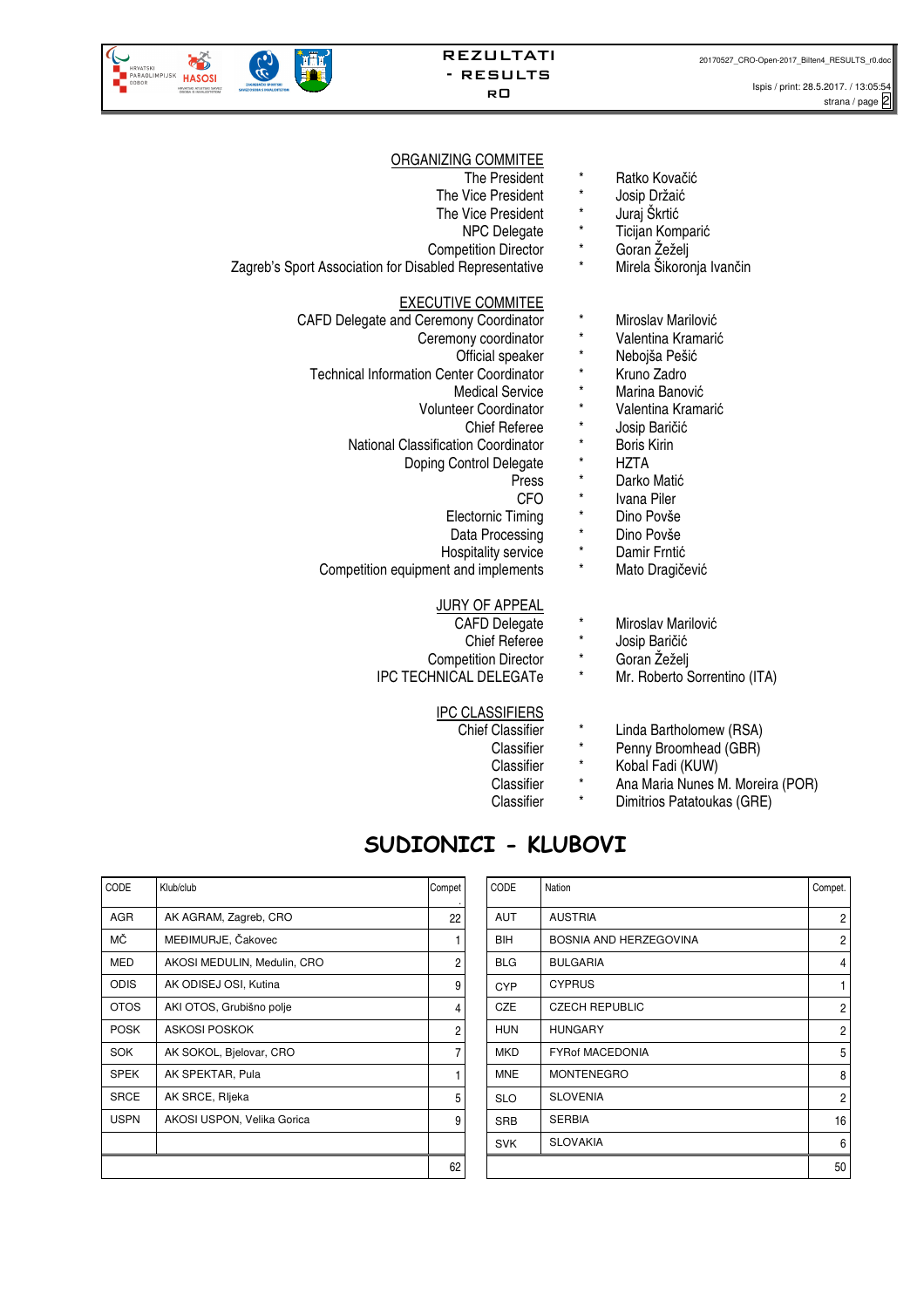Ispis / print: 28.5.2017. / 13:05:54 strana / page 3

## **SUDIONICE**

 $\left(\begin{matrix} 1 \\ 0 \\ 0 \end{matrix}\right)$ 

**HRVATSKI**<br>PARAOLIMPIJSKI **HASOSI** 

HRVATSKI ATLETSKI SAVEJ

| No  | Name          | SURNAME          | TEAM        | <b>BIB</b> | YoB | <b>SDMS</b> | Class           |
|-----|---------------|------------------|-------------|------------|-----|-------------|-----------------|
| 1.  | Eva           | <b>BLAŽEVIĆ</b>  | AGR         | 1          | 97. | 30809       | F56             |
| 2.  | Kristina      | IVANKOVIĆ        | AGR         | 2          | 92. | 7387        | F13             |
| 3.  | Nina          | <b>SALOPEK</b>   | AGR         | 3          | 00. |             | F20             |
| 4.  | Kristina      | ŠKRLEC           | AGR         | 4          | 92. | 7389        | F12             |
| 5.  | Petra         | <b>STRUKLEC</b>  | AGR         | 5          | 01. | 33704       | F40             |
| 6.  | Marija        | <b>VIDAČEK</b>   | AGR         | 6          | 91. | 7397        | F12             |
| 7.  | Natalija      | <b>EDER</b>      | AUT         | 23         | 80. | 10404       | F12             |
| 8.  | Sanela        | REDŽIĆ           | BIH         | 25         | 77. | 18604       | F42             |
| 9.  | <i>lvanka</i> | <b>KOLEVA</b>    | <b>BLG</b>  | 28         | 68. | 2406        | F57             |
| 10. | Mikela        | <b>RISTOSKI</b>  | <b>MED</b>  | 38         | 89. | 7399        | F20             |
| 11. | Elena         | DAVITKOVSKA      | <b>MKD</b>  | 41         | 94. | 33989       | F56             |
| 12. | Marijana      | <b>GORANOVIC</b> | <b>MNE</b>  | 46         | 89. | 7616        | F41             |
| 13. | Samra         | <b>KOJIC</b>     | <b>MNE</b>  | 47         | 82. | 32517       | F56             |
| 14. | Maja          | <b>RAJKOVIC</b>  | <b>MNE</b>  | 48         | 83. | 32437       | F <sub>54</sub> |
| 15. | Ana           | <b>GRADEČAK</b>  | <b>ODIS</b> | 54         | 90. |             | F41             |
| 16. | Marija        | <b>KASUMOVIĆ</b> | SOK         | 71         | 74. | 29046       | F32             |
| 17. | Jelena        | VUKOVIĆ          | <b>SPEK</b> | 78         | 75. | 3171        | F <sub>57</sub> |
| 18. | Milica        | <b>KNEZEVIC</b>  | SRB         | 80         | 93. | 33942       | F51             |
| 19. | Renata        | <b>CELJAK</b>    | <b>USPN</b> | 109        | 77. | 33491       | F <sub>55</sub> |
| 20. | Nataša        | <b>SOBOČAN</b>   | <b>USPN</b> | 110        | 76. | 4703        | F56             |
|     |               |                  |             |            |     |             |                 |

### **SUDIONICI**

|                  | Name          | <b>SURNAME</b>             | <b>TEAM</b> | <b>BIB</b> | YoB | <b>SDMS</b> | Class           |
|------------------|---------------|----------------------------|-------------|------------|-----|-------------|-----------------|
| 1.               | <b>Ivica</b>  | <b>BALOG</b>               | <b>AGR</b>  | 7          | 80. | 23308       | T42             |
| $\overline{2}$ . | Antun         | <b>BOŠNJAKOVIĆ</b>         | AGR         | 8          | 84. | 33922       | <b>T43</b>      |
| 3.               | Karlo         | <b>BOŽIĆ</b>               | AGR         | 9          | 98. |             | T <sub>12</sub> |
| 4.               | Luka          | <b><i><u>DUKEZ</u></i></b> | AGR         | 10         | 86. | 33706       | F38             |
| 5.               | lvan          | KATANUŠIĆ                  | AGR         | 11         | 91. | 20910       | F44             |
| 6.               | Mario         | <b>KIŠAK</b>               | AGR         | 12         | 98. |             | T <sub>20</sub> |
| 7.               | Branko        | <b>LONČAR</b>              | AGR         | 13         | 99. |             | F <sub>20</sub> |
| 8.               | Srećko        | <b>MARTIĆ</b>              | AGR         | 14         | 82. | 33710       | T36             |
| 9.               | Ešef          | <b>MAŠIĆ</b>               | AGR         | 15         | 01. |             | F <sub>20</sub> |
| 10.              | Dominik       | <b>MIŠLJENOVIĆ</b>         | AGR         | 16         | 00. |             | F <sub>20</sub> |
| 11.              | Matija        | <b>MULAVDIĆ</b>            | AGR         | 17         | 01. |             | T <sub>20</sub> |
| 12.              | Marijan       | PRESEČAN                   | AGR         | 18         | 77. | 28201       | F53             |
| 13.              | Martin        | ŠMAJGL                     | AGR         | 19         | 01. |             | F <sub>20</sub> |
| 14.              | Mile          | ŠOLA                       | AGR         | 20         | 83. | 6452        | F44             |
| 15.              | Zoran         | TALIĆ                      | AGR         | 21         | 90. | 11925       | F <sub>20</sub> |
| 16.              | Mladen        | <b>TOMIĆ</b>               | AGR         | 22         | 76. | 3106        | F42             |
| 17.              | Bil           | <b>MARINKOVIC</b>          | <b>AUT</b>  | 24         | 73. | 2537        | F11             |
| 18.              | Dževad        | <b>PANDŽIĆ</b>             | BIH         | 26         | 69. | 2759        | F <sub>55</sub> |
| 19.              | Antoan        | <b>BOZHILOV</b>            | <b>BLG</b>  | 29         | 94. | 18481       | F46             |
| 20.              | Kostadin      | <b>DIMITROV</b>            | <b>BLG</b>  | 30         | 98. | 26913       | F <sub>13</sub> |
| 21.              | Georgi        | <b>KIRYAKOV</b>            | <b>BLG</b>  | 31         | 85. | 14915       | F <sub>55</sub> |
| 22.              | Antonis       | <b>ARESTI</b>              | CPY         | 32         | 83. | 1725        | <b>T47</b>      |
| 23.              | Vojtěch       | <b>KONEČNÝ</b>             | CZE         | 33         | 92. | 33799       | F52             |
| 24.              | Filip         | VARTOŇ                     | CZE         | 34         | 91. | 33371       | F <sub>52</sub> |
| 25.1             | Levente       | GULYÁS                     | <b>HUN</b>  | 35         | 02. | 33584       | <b>NE</b>       |
| 26.              | <b>Ambrus</b> | <b>NAGY</b>                | <b>HUN</b>  | 36         | 79. | 33583       | F32             |
| 27.              | lgor          | ŠTEFIČAR                   | MČ          | 37         | 93. |             | T37             |
| 28.              | Miroslav      | <b>PETKOVIĆ</b>            | <b>MED</b>  | 40         | 83. | 28163       | F57             |
| 29.              | Dejan         | <b>GJORGJIEVSKI</b>        | <b>MKD</b>  | 42         | 75. | 33976       | F42             |
| 30.              | Zoran         | <b>JOVANOVSKI</b>          | <b>MKD</b>  | 43         | 77. | 33995       | F55             |
| 31.              | <b>Ifraim</b> | <b>LUTA</b>                | <b>MKD</b>  | 44         | 83. |             | T13             |
| 32.              | Nikola        | <b>PEEV</b>                | <b>MKD</b>  | 45         | 84. | 33996       | F36             |
| 33.              | Radmilo       | <b>BARANIN</b>             | <b>MNE</b>  | 49         | 82. | 22951       | F34             |
| 34.              | Danilo        | <b>GOJKOVIC</b>            | <b>MNE</b>  | 50         | 96. | 32798       | F34             |
| 35.              | <b>Mirnes</b> | <b>RAMOVIC</b>             | <b>MNE</b>  | 51         | 95. | 17883       | F11             |
| 36.              | <b>Milos</b>  | <b>RANITOVIC</b>           | <b>MNE</b>  | 52         | 91. | 7789        | F12             |
| 37.              | Ilija         | <b>TADIC</b>               | <b>MNE</b>  | 53         | 99. | 33035       | T47             |
| 38.              | Franjo        | ČEHULIĆ                    | <b>ODIS</b> | 55         | 61. |             | F44             |
| 39.              | Mate          | <b>DAMJANOVIĆ</b>          | ODIS        | 56         | 71. |             | F55             |
| 40.              | Zoran         | <b>DOMITROVIĆ</b>          | ODIS        | 57         | 86. |             | T <sub>20</sub> |

| 41. | Matej             | <b>KAČMARČIK</b>                  | <b>ODIS</b>              | 58             | 99.        | 28500         | F37             |
|-----|-------------------|-----------------------------------|--------------------------|----------------|------------|---------------|-----------------|
| 42. | Erik Fabian       | <b>KAURIN</b>                     | <b>ODIS</b>              | 59             | 00.        | 34097         | F46/T47         |
| 43. | Matija            | <b>SLOUP</b>                      | <b>ODIS</b>              | 60             | 96.        | 28499         | F40             |
| 44. | Ante              | <b>VRBANEC</b>                    | ODIS                     | 61             | 66.        |               | F53             |
| 45. | Miljenko          | VUČIĆ                             | <b>ODIS</b>              | 62             | 81.        | 16607         | F12             |
| 46. | Dean              | <b>BRADEŠIĆ</b>                   | <b>OTOS</b>              | 63             | 95.        |               | F <sub>20</sub> |
| 47. | Deni              | ČERNI                             | <b>OTOS</b>              | 64             | 93.        | 13779         | F33             |
| 48. | Goran             | <b>POPOVIĆ</b>                    | <b>OTOS</b>              | 65             | 75.        |               | F54             |
| 49. | Josip             | <b>ZIMA</b>                       | <b>OTOS</b>              | 66             | 87.        |               | F <sub>55</sub> |
| 50. | Sven              | <b>MARETIĆ</b>                    | <b>POSK</b>              | 67             | 89.        | 33095         | F <sub>55</sub> |
| 51. | Pero              | <b>SUNARA</b>                     | <b>POSK</b>              | 68             | 80.        | 11927         | F <sub>57</sub> |
| 52. | Henrik            | <b>PLANK</b>                      | <b>SLO</b>               | 69             | 74.        | 2791          | F <sub>52</sub> |
| 53. | Luka              | <b>PLAVČAK</b>                    | SLO                      | 70             | 90.        | 30679         | F51             |
| 54. | Radovan           | <b>HALAS</b>                      | SOK                      | 72             | 90.        | 29037         | F51             |
| 55. | Slaven            | <b>HUDINA</b>                     | SOK                      | 73             | 84.        | 15830         | F32             |
| 56. | Filip             | <b>MLINAR</b>                     | SOK                      | 74             | 94.        | 31385         | F35             |
| 57. | Josip             | <b>SLIVAR</b>                     | SOK                      | 75             | 70.        | 3003          | F44             |
| 58. | Jozo              | ŠARIĆ                             | SOK                      | 76             | 71.        | 29036         | F <sub>55</sub> |
| 59. | Albin             | VIDOVIĆ                           | SOK                      | 77             | 75.        | 14050         | F36             |
| 60. | Aleksandar        | <b>BROCIC</b>                     | SRB                      | 81             | 76.        | 34086         | F37             |
| 61. | Nemanja           | <b>DIMITRIJEVIC</b>               | <b>SRB</b>               | 82             | 92.        | 18432         | F13             |
| 62. | Stefan            | <b>DIMITRIJEVIC</b>               | SRB                      | 83             | 89.        | 20698         | F12             |
| 63. | Zeljko            | <b>DIMITRIJEVIC</b>               | <b>SRB</b>               | 84             | 71.        | 18238         | F51             |
| 64. | Nebojsa           | <b>DJURIC</b>                     | <b>SRB</b>               | 85             | 87.        | 30762         | F <sub>55</sub> |
| 65. | Srboljub          | <b>MARINKOVIC</b>                 | SRB                      | 86             | 76.        | 33940         | F <sub>54</sub> |
| 66. | Slobodan          | <b>MILETIC</b>                    | SRB                      | 87             | 85.        | 16038         | F <sub>55</sub> |
| 67. | <b>Milos</b>      | <b>MITIC</b>                      | <b>SRB</b>               | 88             | 87.        | 18239         | F51             |
| 68. | Drazenko          | <b>MITROVIC</b>                   | SRB                      | 89             | 79.        | 2617          | F <sub>54</sub> |
| 69. | Aleksandar        | <b>RADISIC</b>                    | SRB                      | 90             | 84.        | 30933         | F51             |
| 70. | Robert            | <b>RADOJICIC</b>                  | <b>SRB</b>               | 91             | 87.        | 33944         | F54             |
| 71. | Milan             | <b>SOLAJA</b>                     | SRB                      | 92             | 79.        | 33945         | F <sub>55</sub> |
| 72. | Dusko             | <b>SRETENOVIC</b>                 | SRB                      | 93             | 85.        | 11626         | F11             |
| 73. | Aleksandar        | <b>TOMASEVIC</b>                  | <b>SRB</b>               | 94             | 80.        | 34093         | F53             |
| 74. | Milos             | <b>ZARIC</b>                      | SRB                      | 95             | 87.        | 11625         | F <sub>55</sub> |
| 75. | Antonio           | <b>FRANKO</b>                     | SRCE                     | 96             | 92.        |               | T44             |
| 76. | Miroslav          | <b>MATIĆ</b>                      | <b>SRCE</b>              | 97             | 67.        | 2561          | F51             |
| 77. | Davor             | <b>SMAJIĆ</b>                     | <b>SRCE</b>              | 98             | 91.        |               | T20             |
| 78. | Miroslav          | ŠANTIĆ                            | <b>SRCE</b>              | 99             | 77.        | 33920         | F <sub>55</sub> |
| 79. | Goran             | <b>VIGNJEVIĆ</b>                  | <b>SRCE</b>              | 100            | 81.        | 33918         | T46<br>F44      |
| 80. | lgor              | <b>BRUNNER</b>                    | <b>SVK</b>               | 101            | 85.        | 11652         |                 |
| 81. | Benjamín          | <b>ERBAN</b>                      | <b>SVK</b>               | 102            | 88.        | 19434         | F36             |
| 82. | Ján               | <b>HAŠUL</b>                      | <b>SVK</b>               | 103            | 84.        | 32746         | F56<br>F56      |
| 83. | Marek             | <b>HODOR</b>                      | <b>SVK</b><br><b>SVK</b> | 104            | 83.<br>74. | 31141<br>2291 | F <sub>57</sub> |
| 84. | Július            | <b>HUTKA</b>                      | <b>SVK</b>               | 105<br>107 76. |            |               | F41             |
| 85. | Marek             | MARGOČ                            |                          |                |            | 2536          | T20             |
| 86. | Stjepan<br>Tvrtko | <b>DERETA</b>                     | uspn<br><b>USPN</b>      | 111<br>115     | 93.<br>96. |               | T20             |
| 87. |                   | <b>MATANOVIĆ</b><br><b>PALČIĆ</b> | <b>USPN</b>              | 116            | 86.        |               | F53             |
| 88. | lvan              | <b>POČEKAL</b>                    | <b>USPN</b>              | 117            | 00.        | 28527         | F57             |
| 89. | Dominik<br>Goran  | <b>SAMAC</b>                      | <b>USPN</b>              | 118            | 84.        |               | F12             |
| 90. | Velimir           | ŠANDOR                            | USPN                     | 119            | 85.        | 28198         | F52             |
| 91. | Mario             | <b>VUKOVIĆ</b>                    | <b>USPN</b>              | 120            | 95.        |               | F13             |
| 92. |                   |                                   |                          |                |            |               |                 |

1) Athlete BiB 35 - Out of competiton (Not Eligible class)

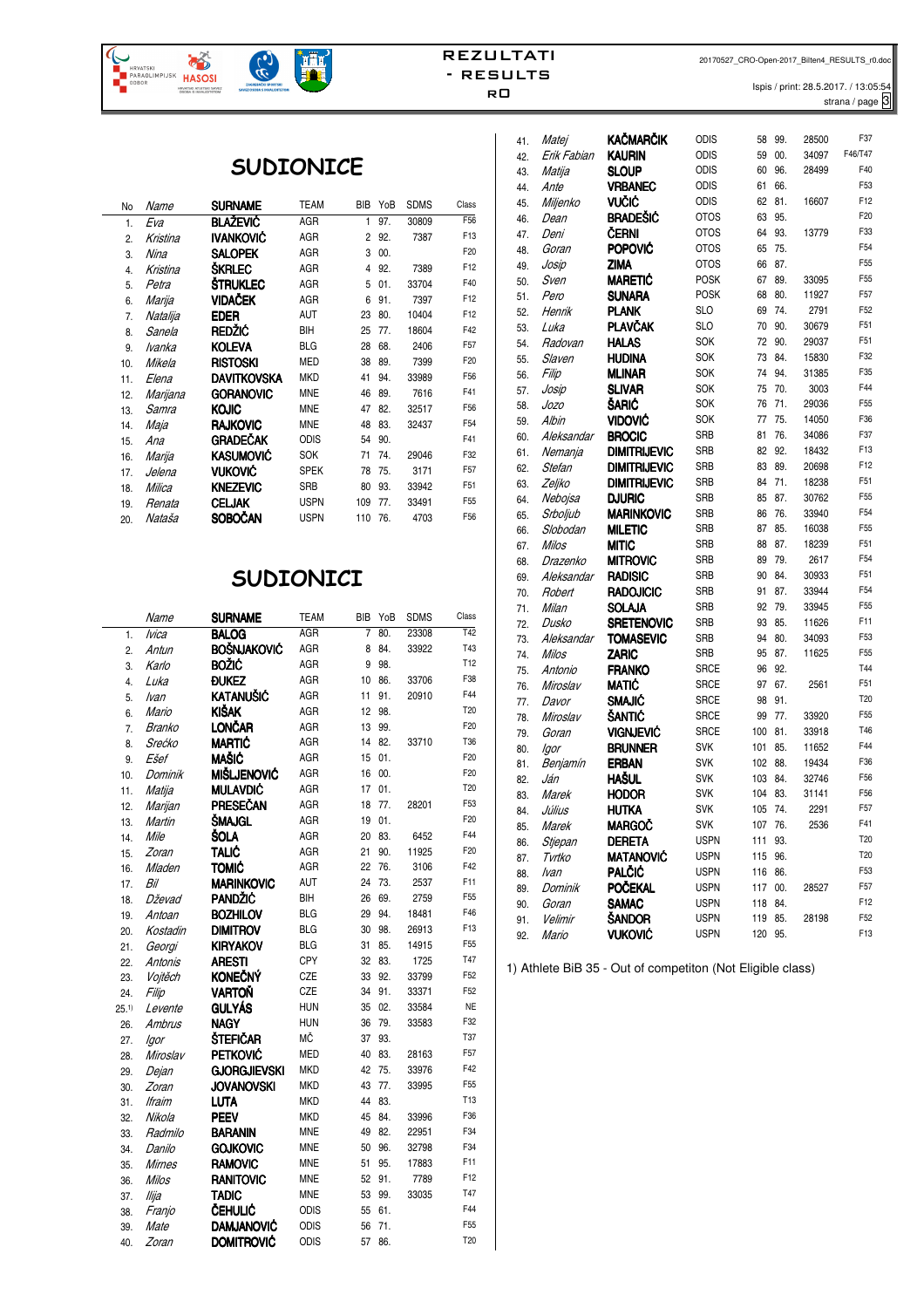$\sqrt{a}$ 

 $\approx$ ?

M

# **SATURDAY 27.05.2017.**

# **ŽENE / WOMEN**

|                                      |                                   |                   |                                                         |      |                |                           |  | $\begin{picture}(120,15) \put(0,0){\line(1,0){155}} \put(15,0){\line(1,0){155}} \put(15,0){\line(1,0){155}} \put(15,0){\line(1,0){155}} \put(15,0){\line(1,0){155}} \put(15,0){\line(1,0){155}} \put(15,0){\line(1,0){155}} \put(15,0){\line(1,0){155}} \put(15,0){\line(1,0){155}} \put(15,0){\line(1,0){155}} \put(15,0){\line(1,0){155}}$ |
|--------------------------------------|-----------------------------------|-------------------|---------------------------------------------------------|------|----------------|---------------------------|--|----------------------------------------------------------------------------------------------------------------------------------------------------------------------------------------------------------------------------------------------------------------------------------------------------------------------------------------------|
| dalj-long jump (W) F20               |                                   |                   |                                                         |      |                | <12:00h>                  |  |                                                                                                                                                                                                                                                                                                                                              |
| 2 Mikela<br>1.<br><b>DNS</b><br>Nina | <b>RISTOSKI</b><br><b>SALOPEK</b> | <b>MED</b><br>AGR | 89.<br>38<br>F <sub>20</sub><br>300.<br>F <sub>20</sub> | 5.52 | 7399<br>$\sim$ | $+1.43 +1.55$ x x x -0.61 |  | x 5.37 x x x 5.52                                                                                                                                                                                                                                                                                                                            |

|    |                |                    |                                        |             |                |        |                 |            |              |                   |  |                               | $\sim$ |
|----|----------------|--------------------|----------------------------------------|-------------|----------------|--------|-----------------|------------|--------------|-------------------|--|-------------------------------|--------|
|    |                |                    | kugla-shot put (W) F12-F13-F40-F41-F42 |             |                |        |                 |            | $<$ 12:10h>  |                   |  |                               |        |
|    |                | 2 Kristina         | <b>IVANKOVIĆ</b>                       | AGR         |                | 2 92.  | F <sub>13</sub> | 10.94 763  | 7387 4.00kg  |                   |  | x 10.10 10.63 10.94 10.62     |        |
| 2. | $\epsilon$     | Sanela             | <b>REDŽIĆ</b>                          | <b>BIH</b>  |                | 25 77. | F42             | 7.46 567   | 18604 4.00kg |                   |  | 6.78 7.10 6.74 7.05 7.32 7.46 |        |
| 3. |                | Kristina           | <b>ŠKRLEC</b>                          | AGR         | $\overline{4}$ | 92.    | F <sub>12</sub> | $9.01$ 466 | 7389 4.00kg  |                   |  | 8.47 9.01 8.64 8.49 8.68 8.37 |        |
| 4. |                | 7 Fatme            | <b>ISMAIL</b>                          | <b>BLG</b>  | 27             | 97.    | F <sub>13</sub> | 8.38 377   | 24249 4.00kg |                   |  | 7.77 8.08 8.38 8.11 7.82 7.23 |        |
| 5. | $\overline{4}$ | Marijana           | <b>GORANOVIC</b>                       | <b>MNE</b>  | 46             | 89.    | F41             | 6.12 369   | 7616 3.00kg  | $6.10 \quad 6.12$ |  | x 5.91                        | x 5.99 |
| 6. |                | <sub>3</sub> Petra | <b>ŠTRUKLEC</b>                        | AGR         | 5              | 01.    | F40             | 4.65 245   | 33704 3.00kg |                   |  | 4.65 4.24 4.44 4.13 4.54 4.34 |        |
| 7. | 5              | Ana                | <b>GRADEČAK</b>                        | <b>ODIS</b> | 54             | 90.    | F41             | 4.68 107   | 3.00kg       | 4.30              |  | x 4.09 3.95 4.68 3.76         |        |

|                |                               | koplje-javelin (W) F55-F56-F57 |                                                    |                            |        |               |                                    |                                          |    |             | <15:45h>   |               |                                |         |   |        |
|----------------|-------------------------------|--------------------------------|----------------------------------------------------|----------------------------|--------|---------------|------------------------------------|------------------------------------------|----|-------------|------------|---------------|--------------------------------|---------|---|--------|
| 1.<br>2.<br>3. | 4 Jelena<br>2 Renata<br>3 Eva |                                | <b>VUKOVIĆ</b><br><b>CELJAK</b><br><b>BLAŽEVIĆ</b> | <b>SPEK</b><br><b>USPN</b> | 109    | 78 75.<br>77. | F <sub>57</sub><br>F <sub>55</sub> | <b>14.96</b> 441<br>9.64 188 33491 600gr |    |             | 3171 600ar | 14.96<br>9.69 | 9.37 8.63 8.74 9.57 9.64<br>Y. | x 14.46 | X | X<br>X |
|                | Elena                         |                                | <b>DAVITKOVSKA</b>                                 | AGR<br><b>MKD</b>          | 41 94. | 97.           | F <sub>56</sub><br>F <sub>56</sub> | 9.69 99 30809 600gr<br>6.71              | 12 | 33989 600gr |            |               | 6.67 5.86 6.71 6.39 6.43 5.42  |         |   |        |

|    |                | disk-discus (W) F56-F57 |                    |             |     |     |                 | <12:30h>                                                        |
|----|----------------|-------------------------|--------------------|-------------|-----|-----|-----------------|-----------------------------------------------------------------|
|    | 4              | lvanka                  | <b>KOLEVA</b>      | <b>BLG</b>  | 28  | 68. | F <sub>57</sub> | 20.74 20.17 21.31 20.69 21.46 21.47<br>21.47 565<br>2406 1.00kg |
| 2. | 5              | Jelena                  | <b>VUKOVIĆ</b>     | <b>SPEK</b> | 78  | 75. | F <sub>57</sub> | 18.52 20.26 20.28 19.78 20.12 17.87<br>20.28 497<br>3171 1.00kg |
| 3. | $\mathcal{S}$  | Nataša                  | <b>SOBOČAN</b>     | <b>USPN</b> | 110 | 76. | F56             | 12.97 11.80<br>x 13.76 13.78 13.80<br>13.78 413<br>4703 1.00kg  |
| 4. | $\mathfrak{D}$ | Samra                   | <b>KOJIC</b>       | <b>MNE</b>  | 47  | 82. | F56             | 8.30 10.14 9.79 10.44 8.87 10.07<br>10.44 169<br>32517 1.00kg   |
| 5. |                | Elena                   | <b>DAVITKOVSKA</b> | <b>MKD</b>  | 41  | 94. | F <sub>56</sub> | 8.70<br>x 8.52 8.32 8.40 8.47<br>8.70<br>-81<br>33989 1.00kg    |

|             | čunj-club (W) F32-F51 |                              |                          |        |            |     | <16:00h>                                                                                                                      |
|-------------|-----------------------|------------------------------|--------------------------|--------|------------|-----|-------------------------------------------------------------------------------------------------------------------------------|
| $2^{\circ}$ | 1 Mariia<br>2 Milica  | KASUMOVIĆ<br><b>KNEZEVIC</b> | <b>SOK</b><br><b>SRB</b> | 71 74. | 80 93. F51 | F32 | 10.59 11.06 13.57 13.44 11.31 12.55<br><b>13.57</b> 414 29046 397gr<br>10.47 10.98 11.39 x 8.90 9.15<br>11.39 273 33942 397qr |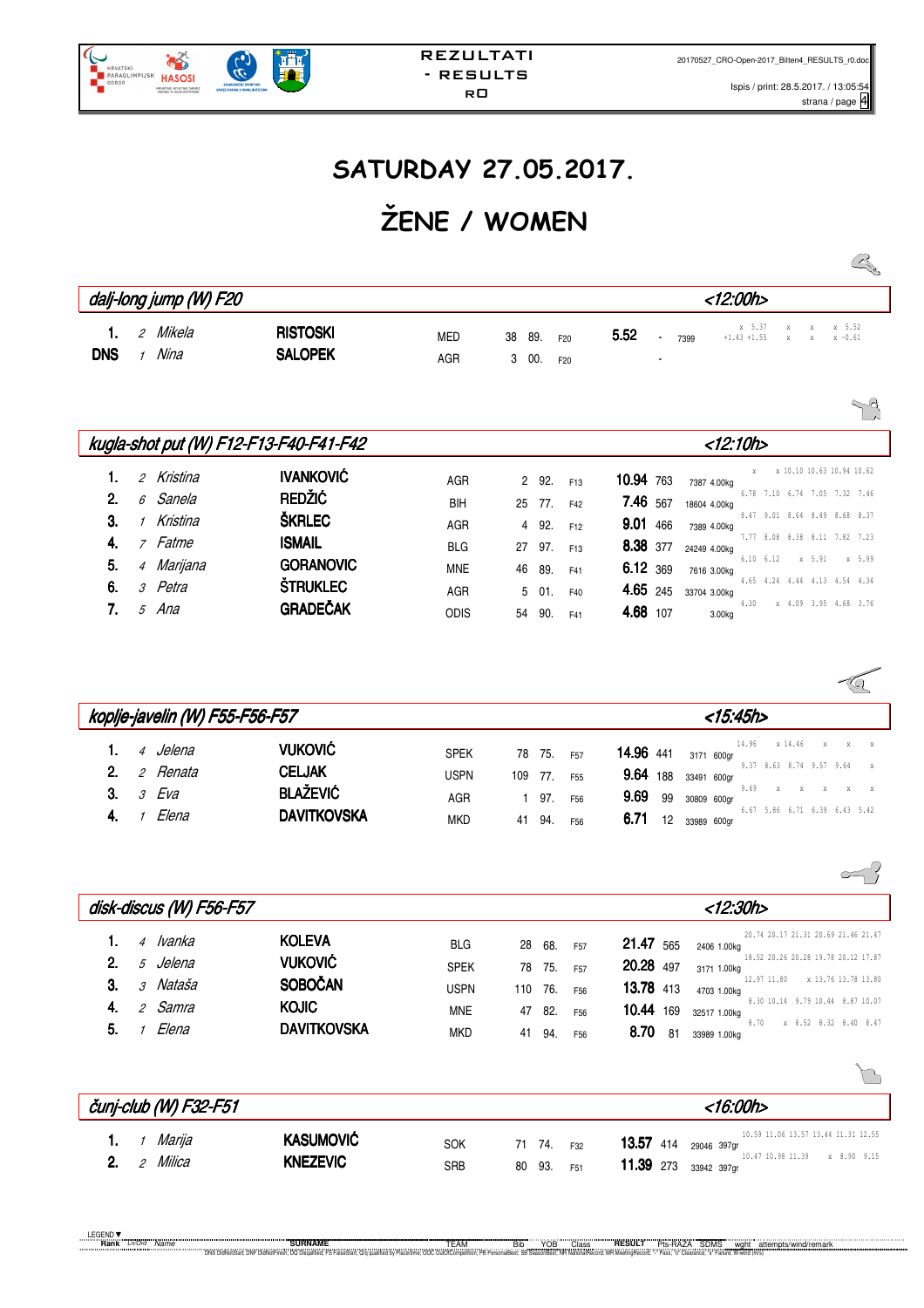

# **MUŠKARCI / MEN**

|                            |                    |             |                           |                                    |             | 2013 |
|----------------------------|--------------------|-------------|---------------------------|------------------------------------|-------------|------|
| 100m (M) T12-T13           |                    |             |                           |                                    | <11:45h>    |      |
| 5 Kostadin<br>1.           | <b>DIMITROV</b>    | <b>BLG</b>  | 30<br>98.<br>T13          | 12.70 361<br>26913                 | $w: -0.2$   |      |
| 6 Ifraim<br>2.             | <b>LUTA</b>        | <b>MKD</b>  | 83.<br>44<br>T13          | 13.28 175                          | $w: -0.2$   |      |
| 3.<br>3 Karlo              | <b>BOŽIĆ</b>       | AGR         | 9<br>98.<br>T12           | 15.73<br>$\mathbf 0$               | $w: -0.2$   |      |
|                            |                    |             |                           |                                    |             |      |
| 100m (M) T20               |                    |             |                           |                                    | <11:30h>    |      |
| 5 Matija<br>1.             | <b>MULAVDIĆ</b>    | AGR         | 17<br>01.                 | 13.04                              | $w: +0, 9$  |      |
| 4 Branko<br>2.             | <b>LONČAR</b>      | AGR         | T20<br>99.<br>13          | 13.76                              | $w: +0, 9$  |      |
| 3.<br>6 Martin             | <b>ŠMAJGL</b>      | AGR         | T20<br>19<br>01.          | 14.69                              | $w: +0, 9$  |      |
| 3 Zoran<br>4.              | <b>DOMITROVIĆ</b>  | ODIS        | T <sub>20</sub><br>57     | 16.95                              | $w: +0, 9$  |      |
|                            |                    |             | 86.<br>T20                |                                    |             |      |
| 100m (M) T36-T37-T38       |                    |             |                           |                                    | <11:35h     |      |
| 4 Benjamín<br>1.           | <b>ERBAN</b>       | <b>SVK</b>  | 102 88.<br>T36            | 14.18 299<br>19434                 | $w: +1, 9$  |      |
| 2.<br>lgor<br>6            | ŠTEFIČAR           | МČ          | 37<br>93.<br><b>T37</b>   | 14.86<br>35                        | $w: +1, 9$  |      |
| 3.<br>5 Srećko             | <b>MARTIC</b>      | AGR         | 14 82.<br>T <sub>36</sub> | 18.64<br>$\mathbf 0$<br>33710      | $w: +1, 9$  |      |
|                            |                    |             |                           |                                    |             |      |
| 100m (M) T42-T43-T46-T47   |                    |             |                           |                                    | < 11:40h>   |      |
| 5 Antoan<br>1.             | <b>BOZHILOV</b>    | <b>BLG</b>  | 29<br>94.<br><b>T46</b>   | 11.64<br>784<br>18481              | $w: +0, 8$  |      |
| llija<br>2.<br>6           | <b>TADIC</b>       | <b>MNE</b>  | 53 99.<br><b>T47</b>      | 12.82<br>339<br>33035              | $w: +0, 8$  |      |
| 3.<br>3 Ivica              | <b>BALOG</b>       | AGR         | 7 80.<br><b>T42</b>       | 16.72<br>1<br>23308                | $w: +0, 8$  |      |
| 4 Antun<br>4.              | <b>BOŠNJAKOVIĆ</b> | AGR         | 8 84.<br><b>T43</b>       | 16.20<br>0<br>33922                | $w: +0, 8$  |      |
|                            |                    |             |                           |                                    |             | 运    |
| 400m (M) T20-T43-T47       |                    |             |                           |                                    | <12:50h>    |      |
| 6 Antonis<br>1.            | <b>ARESTI</b>      | CPY         | 32 83.<br><b>T47</b>      | 51.03 877<br>1725                  |             |      |
| 2 <sup>1</sup><br>3 Tvrtko | <b>MATANOVIĆ</b>   | <b>USPN</b> | 115 96.<br>T20            | 58.86 272                          |             |      |
| 4 Ešef<br>3.               | <b>MAŠIĆ</b>       | AGR         | 15 01.<br><b>T20</b>      | 1:08.94<br>3                       |             |      |
| 5 Antun<br>4.              | <b>BOŠNJAKOVIĆ</b> | AGR         | 8 84.<br>T43              | 1:19.77<br>$\mathsf{O}^-$<br>33922 |             |      |
|                            |                    |             |                           |                                    |             |      |
|                            |                    |             |                           |                                    |             | -51  |
| vis-high jump (M) F12      |                    |             |                           |                                    | < 11:20h    |      |
|                            |                    |             |                           |                                    | 165 170 175 |      |
|                            |                    |             |                           |                                    |             |      |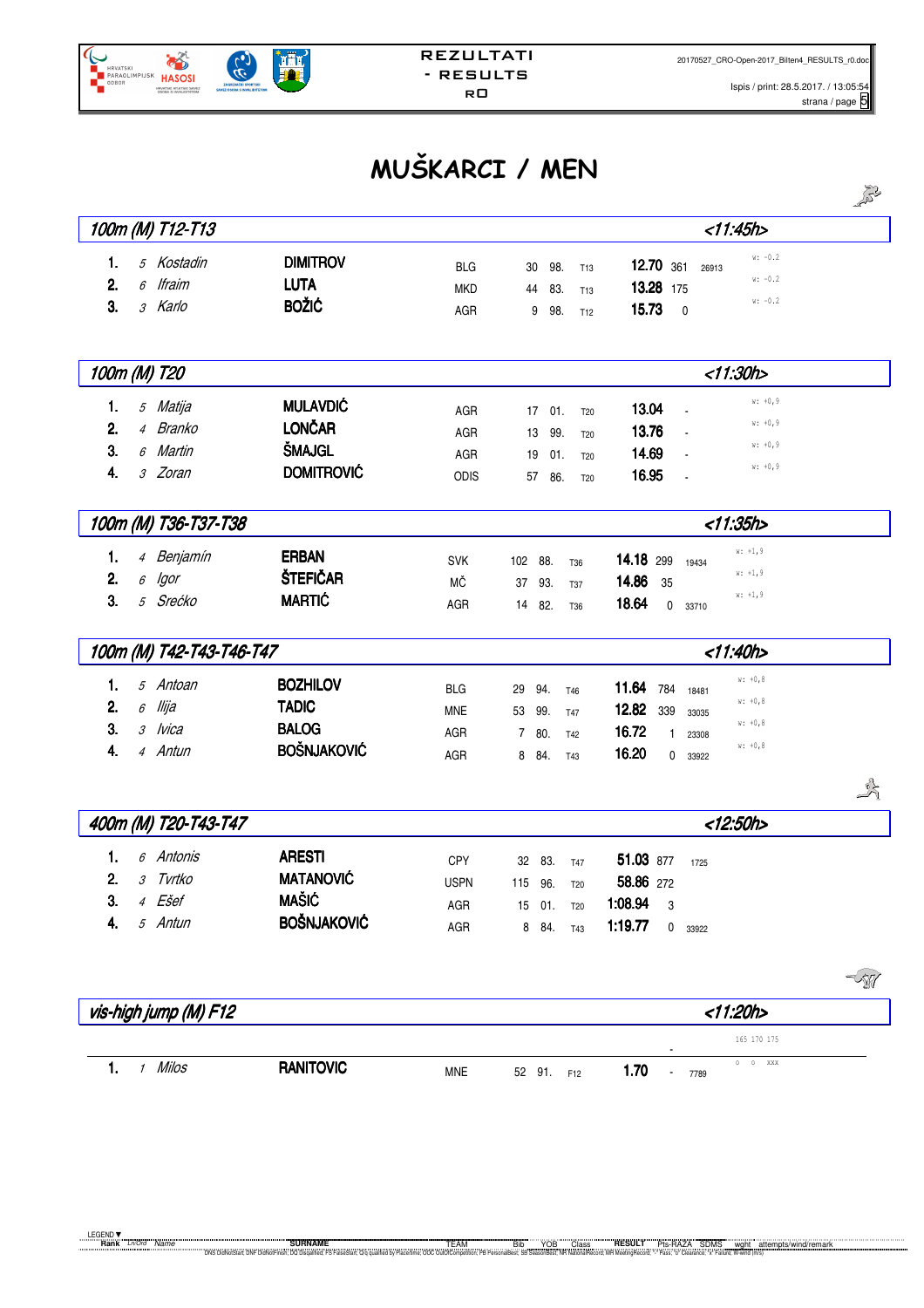

Ispis / print: 28.5.2017. / 13:05:54  $stran / page 6$ 

|    |                | dalj-long jump (M) F13-F20-F36 |                    |            |                 |     |                 |                 |       | <12:30h>                                                                                                                 |
|----|----------------|--------------------------------|--------------------|------------|-----------------|-----|-----------------|-----------------|-------|--------------------------------------------------------------------------------------------------------------------------|
|    | 8              | Zoran                          | <b>TALIĆ</b>       | AGR        | 21              | 90. | T <sub>20</sub> | 7.32 1024       | 11925 | 7.32 7.23 7.10<br>$+2.85 +0.24 +0.48$<br>x 5.29 5.32<br>5.20 5.59<br>5.10                                                |
| 2. |                | Kostadin                       | <b>DIMITROV</b>    | <b>BLG</b> | 30              | 98. | T <sub>13</sub> | 5.59<br>467     | 26913 | $+3.30$<br>$0.0 - 0.66 - 1.27$<br>$0.0 + 0.79$                                                                           |
| 3. | 9              | Benjamín                       | <b>ERBAN</b>       | <b>SVK</b> | 102             | 88. | T36             | <b>4.33</b> 372 | 19434 | 4.33 4.15<br>x 4.28 4.05<br>4.29<br>$+0.86 +1.29 +0.03 +0.92 +1.56$<br>0.0<br>4.24 4.57 4.22 4.66 4.89<br>4.19           |
| 4. |                | 5 Dominik                      | <b>MIŠLJENOVIĆ</b> | <b>AGR</b> | 16              | 00. | T <sub>20</sub> | 4.89 147        |       | $+0.65 -0.69 +0.01 -2.39 +1.64$<br>$+2.97$                                                                               |
| 5. |                | <i>3 Branko</i>                | <b>LONČAR</b>      | <b>AGR</b> | 13              | 99. | T <sub>20</sub> | 4.84 131        |       | 4.48 4.50 4.77 4.67 4.84<br>4.49<br>$+2.35 +0.90 +0.51$<br>$0.0 -1.36 +0.55$<br>4.62 4.47 4.23 4.76 4.82<br>$\mathbf{x}$ |
| 6. | 2              | Mario                          | <b>KIŠAK</b>       | AGR        | 12 <sup>°</sup> | 98. | T <sub>20</sub> | 4.82 125        |       | $+2.56 +2.02 +2.55 -0.48 -1.16 +1.13$                                                                                    |
| 7. | 6              | Matija                         | <b>MULAVDIĆ</b>    | <b>AGR</b> | 17              | 01. | T <sub>20</sub> | 4.32<br>25      |       | x 3.41 3.92 3.70<br>$x = 4.32$<br>$+2.47 +0.62 +3.21 +1.14$<br>$0.0 + 2.19$                                              |
| 8. | $\overline{4}$ | Ešef                           | <b>MAŠIĆ</b>       | <b>AGR</b> | 15              | 01. | T <sub>20</sub> | 4.22<br>16      |       | 4.22 3.69 2.68<br>$+2.56$<br>$0.0 + 1.72$                                                                                |
| 9. | $\overline{z}$ | Martin                         | <b>SMAJGL</b>      | AGR        | 19              | 01. | T <sub>20</sub> | 3.91<br>3       |       | 3.74<br>3.78 3.88<br>3.75<br>3.91<br>X<br>$0.0 +1.05 +1.23 +0.06 +0.55$<br>$+1.10$                                       |

|            |                             |          | kugla-shot put (M) F11-F12-F13-F20 |             |     |     |                 | <12:30h>                                       |                                     |
|------------|-----------------------------|----------|------------------------------------|-------------|-----|-----|-----------------|------------------------------------------------|-------------------------------------|
| 1.         | $\mathcal{L}_{\mathcal{L}}$ | Miljenko | <b>VUČIĆ</b>                       | <b>ODIS</b> | 62  | 81. | F <sub>12</sub> | 14.53 815<br>16607 7.26kg                      | 14.04 14.17 14.05 14.06 14.53 14.12 |
| 2.         | 3                           | Goran    | <b>SAMAC</b>                       | <b>USPN</b> | 118 | 84. | F12             | 8.58<br>72<br>7.26kg                           | 8.04 8.12 8.05 7.88 8.25 8.58       |
| 3.         | 6                           | Stjepan  | <b>DERETA</b>                      | <b>USPN</b> | 111 | 93. | F <sub>20</sub> | 7.42<br>27<br>7.26kg                           | 7.21 7.10 7.42 7.33 6.98 6.25       |
| 4.         | $\overline{4}$              | Mario    | <b>VUKOVIĆ</b>                     | <b>USPN</b> | 120 | 95. | F <sub>13</sub> | 4.47 4.84 4.65<br>5.09<br>10<br>7.26kg         | x 5.09 4.85                         |
| 5.         | 5                           | Dean     | <b>BRADEŠIĆ</b>                    | <b>OTOS</b> | 63  | 95. | F <sub>20</sub> | 6.35<br>-5<br>7.26kg                           | 6.17 5.87 5.66 5.94 6.35 6.22       |
| <b>DNS</b> |                             | 1 Dusko  | <b>SRETENOVIC</b>                  | <b>SRB</b>  | 93  | 85. | F11             | 11626 7.26kg<br>۰.                             |                                     |
|            |                             |          |                                    |             |     |     |                 |                                                |                                     |
|            |                             |          | kugla-shot put (M) F35-F36-F37-F38 |             |     |     |                 | <11:20h>                                       |                                     |
| 1.         | $\mathcal{L}$               | Albin    | <b>VIDOVIĆ</b>                     | <b>SOK</b>  | 77  | 75. | F36             | 11.71 11.38 12.23<br>12.62 820<br>14050 4.00kg | x 12.53 12.62                       |
| 2.         |                             | Filip    | <b>MLINAR</b>                      | <b>SOK</b>  | 74  | 94. | F35             | 9.23<br>245<br>31385 4.00kg                    | 9.23 8.85 9.21 8.98 8.61 8.80       |
| 3.         | 5                           | Luka     | <b><i><u>DUKEZ</u></i></b>         | <b>AGR</b>  | 10  | 86. | F38             | 9.01<br>191<br>33706 5.00kg                    | 8.55 8.48 8.93 9.01 8.11 8.31       |
| 4.         | $\overline{4}$              | Matei    | <b>KAČMARČIK</b>                   | <b>ODIS</b> | 58  | 99. | F37             | 8.34<br>127<br>28500 5.00kg                    | x 7.58 7.86 8.12 8.34 8.31          |
| 5.         | 3                           | Nikola   | <b>PEEV</b>                        | <b>MKD</b>  | 45  | 84. | F36             | 7.28<br>61<br>33996 4.00kg                     | 6.71 7.28 7.00 6.97<br>x 6.56       |

|    |                             | kugla-shot put (M) F40-F42-F46 |                     |            |    |        |     |           | $<$ 11:10h>                                       |
|----|-----------------------------|--------------------------------|---------------------|------------|----|--------|-----|-----------|---------------------------------------------------|
|    | $\overline{1}$              | Matija                         | <b>SLOUP</b>        | odis       | 60 | 96.    | F40 | 9.61 818  | 9.61 9.23 9.48 9.54 9.34 9.11<br>28499 4.00kg     |
| 2. | 2                           | Mladen                         | <b>TOMIĆ</b>        | AGR        |    | 22 76. | F42 | 12.31 704 | x 12.21<br>11.85 12.08 12.31 12.00<br>3106 6.00kg |
| 3. | $\mathcal{S}_{\mathcal{S}}$ | Dejan                          | <b>GJORGJIEVSKI</b> | <b>MKD</b> |    | 42 75. | F42 | 10.44 416 | 8.71 10.44 9.25 9.24 8.94 9.37<br>33976 6.00kg    |
|    | $\overline{4}$              | Erik Fabian                    | <b>KAURIN</b>       | odis       | 59 | 00.    | F46 | 8.87 145  | 8.59 7.75 7.92 8.37 8.87 8.36<br>6.00kg           |

|                        |                                                    | kugla-shot put (M) F44          |                                                             |                                  |    |                                   |                          |                                            |        | <13:30h>                                                                                                                                          |
|------------------------|----------------------------------------------------|---------------------------------|-------------------------------------------------------------|----------------------------------|----|-----------------------------------|--------------------------|--------------------------------------------|--------|---------------------------------------------------------------------------------------------------------------------------------------------------|
| 2.<br>3.<br><b>DNS</b> | $\overline{4}$<br>2<br>$\mathcal{S}_{\mathcal{S}}$ | lvan<br>Josip<br>Mile<br>Franjo | <b>KATANUŠIĆ</b><br><b>SLIVAR</b><br><b>ŠOLA</b><br>ČEHULIĆ | AGR<br><b>SOK</b><br>AGR<br>odis | 55 | 11 91.<br>75 70.<br>20 83.<br>61. | F44<br>F44<br>F44<br>F44 | <b>16.52</b> 984<br>13.50 697<br>12.04 495 | $\sim$ | 15.51 15.94 16.02 15.42 16.52 16.12<br>20910 6.00kg<br>13.43 13.50 13.15<br>x x 13.10<br>3003 6.00kg<br>11.07<br>x 12.04<br>6452 6.00kg<br>6.00kg |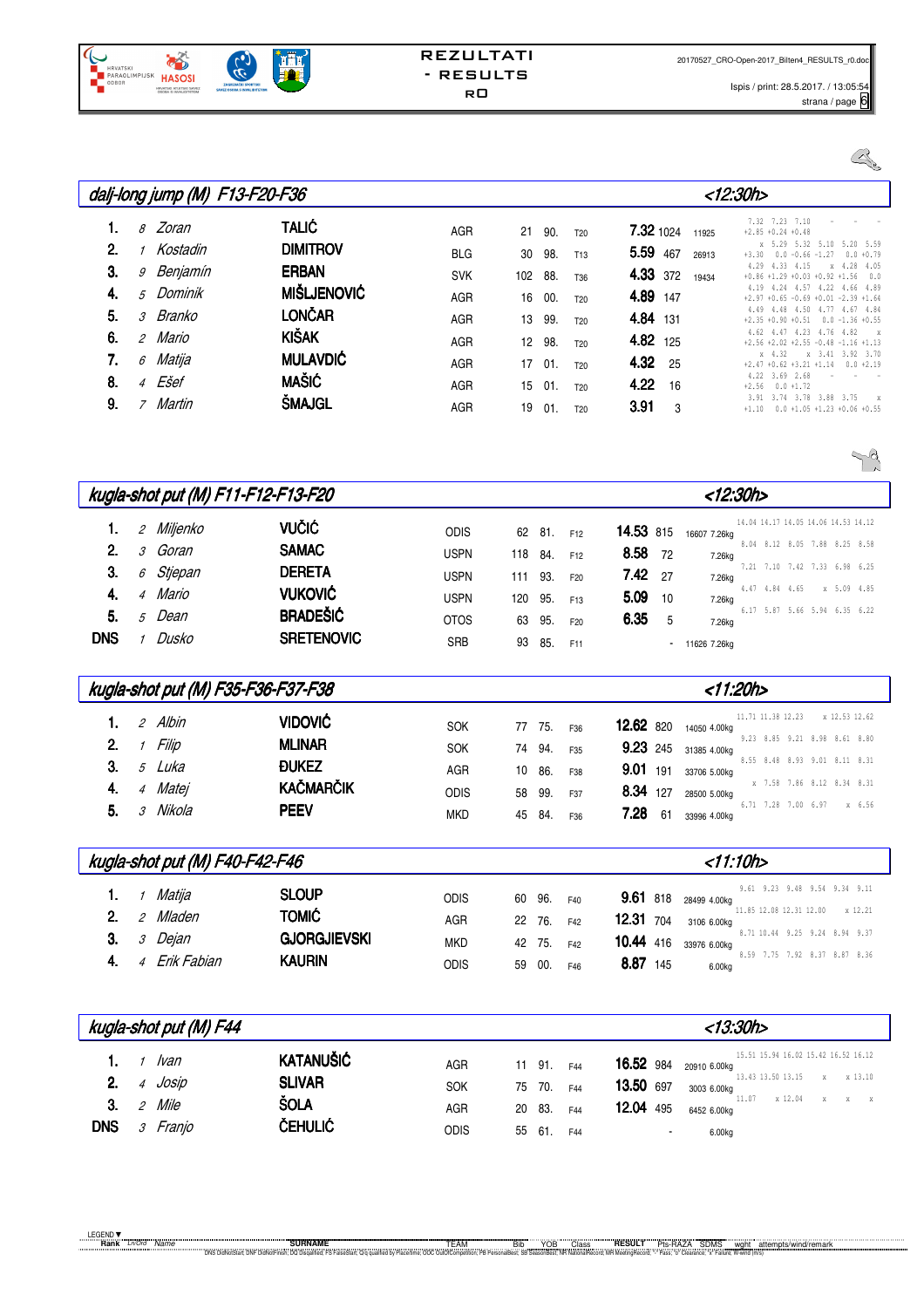

Ispis / print: 28.5.2017. / 13:05:54 s.2017.713.05.54<br>strana / page 7

|            |                             | kugla-shot put (M) F52-F53 |                  |             |     |     |                 | <13:30h>                                                           |
|------------|-----------------------------|----------------------------|------------------|-------------|-----|-----|-----------------|--------------------------------------------------------------------|
| 1.         |                             | 4 Marijan                  | PRESEČAN         | <b>AGR</b>  | 18  | 77. | F <sub>53</sub> | 6.00 6.28 6.50 6.62 6.39 6.40<br>6.62 632<br>28201 3.00kg          |
| 2.         |                             | 3 Aleksandar               | <b>TOMASEVIC</b> | <b>SRB</b>  | 94  | 80. | F <sub>53</sub> | 6.23 6.04 6.37 6.34 6.05 5.94<br>6.37 575<br>34093 3.00kg          |
| 3.         |                             | 5 Ante                     | <b>VRBANEC</b>   | <b>ODIS</b> | 61  | 66. | F <sub>53</sub> | 5.80 5.71 5.91 5.80 5.90 5.85<br>5.91 467<br>3.00kg                |
| 4.         | $\mathcal{L}_{\mathcal{L}}$ | Filip                      | <b>VARTOŇ</b>    | CZE         | 34  | 91. | F <sub>52</sub> | 4.94 4.90 4.88 4.90 5.10 5.03<br>5.10 135<br>33371 2.00kg          |
| 5.         | $\mathcal I$                | Vojtěch                    | <b>KONEČNÝ</b>   | <b>CZE</b>  | 33  | 92. | F <sub>52</sub> | 3.91 4.32 3.70 4.22 4.16 4.34<br>4.34<br>53<br>33799 2.00kg        |
| <b>DNS</b> |                             | 6 Ivan                     | <b>PALČIĆ</b>    | <b>USPN</b> | 116 | 86. | F <sub>53</sub> | 3.00kg<br>$\blacksquare$                                           |
|            |                             | kugla-shot put (M) F56-F57 |                  |             |     |     |                 | $<$ 11:00h>                                                        |
| 1.         |                             | 3 Pero                     | <b>SUNARA</b>    | <b>POSK</b> | 68  | 80. | F <sub>57</sub> | 9.82 11.12 11.52 11.54 11.35 11.15<br>11.54<br>757<br>11927 4.00kg |
| 2.         | $\mathcal{L}_{\mathcal{L}}$ | Marek                      | <b>HODOR</b>     | <b>SVK</b>  | 104 | 83. | F <sub>56</sub> | 7.86 8.12 7.94 8.09 7.90 7.85<br>8.12 467<br>31141 4.00kg          |
| 3.         | $\mathcal I$                | Ján                        | <b>HAŠUL</b>     | <b>SVK</b>  | 103 | 84. | F56             | 7.16 7.25 6.66 7.35 7.22 7.00<br>7.35 333<br>32746 4.00kg          |
| <b>DNS</b> |                             | 4 Dominik                  | POČEKAL          | <b>USPN</b> | 117 | 00. | F <sub>57</sub> | $-285274.00kg$                                                     |
|            |                             |                            |                  |             |     |     |                 |                                                                    |

|    |                | koplje-javelin (M) F54-F55 |                   |             | $<$ 11:10h> |        |                 |                                                             |                           |
|----|----------------|----------------------------|-------------------|-------------|-------------|--------|-----------------|-------------------------------------------------------------|---------------------------|
|    | $\beta$        | Milos                      | <b>ZARIC</b>      | <b>SRB</b>  |             | 95 87. | F <sub>55</sub> | 28.78 28.79 29.10 28.67<br><b>29.10</b> 944<br>11625 600gr  | x 27.35                   |
| 2. | 6              | Georgi                     | <b>KIRYAKOV</b>   | <b>BLG</b>  | 31          | 85.    | F <sub>55</sub> | 26.65<br>28.01 907<br>14915 600gr                           | x 26.56 28.01 26.07 27.76 |
| З. |                | <i>2 Drazenko</i>          | <b>MITROVIC</b>   | <b>SRB</b>  | 89          | 79.    | F <sub>54</sub> | 24.05 23.69<br>24.67 861<br>2617 600gr                      | x x 24.67 x               |
|    | $\overline{7}$ | Sven                       | <b>MARETIĆ</b>    | <b>POSK</b> | 67          | 89.    | F <sub>55</sub> | x 21.28<br>X<br><b>22.34</b> 644<br>33095 600gr             | x 22.29 22.34             |
| 5. |                | Srboljub                   | <b>MARKOVIĆ</b>   | <b>SRB</b>  | 86          | 76.    | F <sub>54</sub> | 18.61 18.82<br>$\mathbf{x}$<br>19.43 572<br>33940 600gr     | x 19.43 19.25             |
| 6. |                | 3 Miroslav                 | ŠANTIĆ            | <b>SRCE</b> |             | 99 77. | F <sub>55</sub> | 16.15 16.31 16.66 x 17.81 18.11<br>18.11 387<br>33920 600gr |                           |
|    |                | 4 Milan                    | <b>SOLAJA</b>     | <b>SRB</b>  | 92          | 79.    | F <sub>55</sub> | 15.60 15.56 16.35 16.69<br>16.69 301<br>33945 600gr         | x 15.85                   |
| 8. | $\mathcal{F}$  | Zoran                      | <b>JOVANOVSKI</b> | <b>MKD</b>  | 43          | 77.    | F <sub>55</sub> | 14.67<br>x 14.52 12.03<br>14.67 191<br>33995 600ar          | x 14.48                   |

| koplje-javelin (M) F57     |                               |                           |                           |                                           | <13:40h>                                                                                 |
|----------------------------|-------------------------------|---------------------------|---------------------------|-------------------------------------------|------------------------------------------------------------------------------------------|
| Július<br><b>2.</b> 2 Pero | <b>HUTKA</b><br><b>SUNARA</b> | <b>SVK</b><br><b>POSK</b> | 105 74. F57<br>68 80. F57 | <b>29.27</b> 554<br>25.54 390 11927 600gr | 27.40 28.08 27.73 29.25 29.27 28.60<br>2291 600ar<br>24.03 24.93 25.54 23.37 25.74 25.39 |

|            |   | disk-discus (M) F11-F12 |                     |             |     |      |                 | $<$ 15:45h>               |                                               |
|------------|---|-------------------------|---------------------|-------------|-----|------|-----------------|---------------------------|-----------------------------------------------|
| 1.         |   | Bil                     | <b>MARINKOVIC</b>   | AUT         | 24  | 73.  | F11             | 37.11 879<br>2537 2.00kg  | 37.11 36.01 34.62 33.76 35.86<br>$\times$     |
| 2.         | 3 | Dusko                   | <b>SRETENOVIC</b>   | <b>SRB</b>  | 93  | 85.  | F11             | 32.10 685<br>11626 2.00kg | 28.33 32.10 29.28 28.68 31.05<br>$\mathbf{x}$ |
| 3.         | 6 | Stefan                  | <b>DIMITRIJEVIC</b> | <b>SRB</b>  | 83  | 89.  | F12             | 36.09 659<br>20698 2.00kg | 35.31 36.09 34.18 31.13 35.89 35.81           |
| 4.         | 2 | Mirnes                  | <b>RAMOVIC</b>      | <b>MNE</b>  | 51  | 95.  | F11             | 26.39 402<br>17883 2.00kg | 24.40 26.39 25.84 25.00 25.48<br>$\mathbf{x}$ |
| 5.         | 5 | Goran                   | <b>SAMAC</b>        | <b>USPN</b> | 118 | 84.  | F12             | 19.61<br>47<br>2.00kg     | 19.61 19.40 19.61 19.30 19.22 19.15           |
| <b>DNS</b> | 4 | Miljenko                | <b>VUČIĆ</b>        | <b>ODIS</b> | 62  | -81. | F <sub>12</sub> | 16607 2.00kg              |                                               |

 $\overline{\phantom{a}}$ 

 $\sqrt{2}$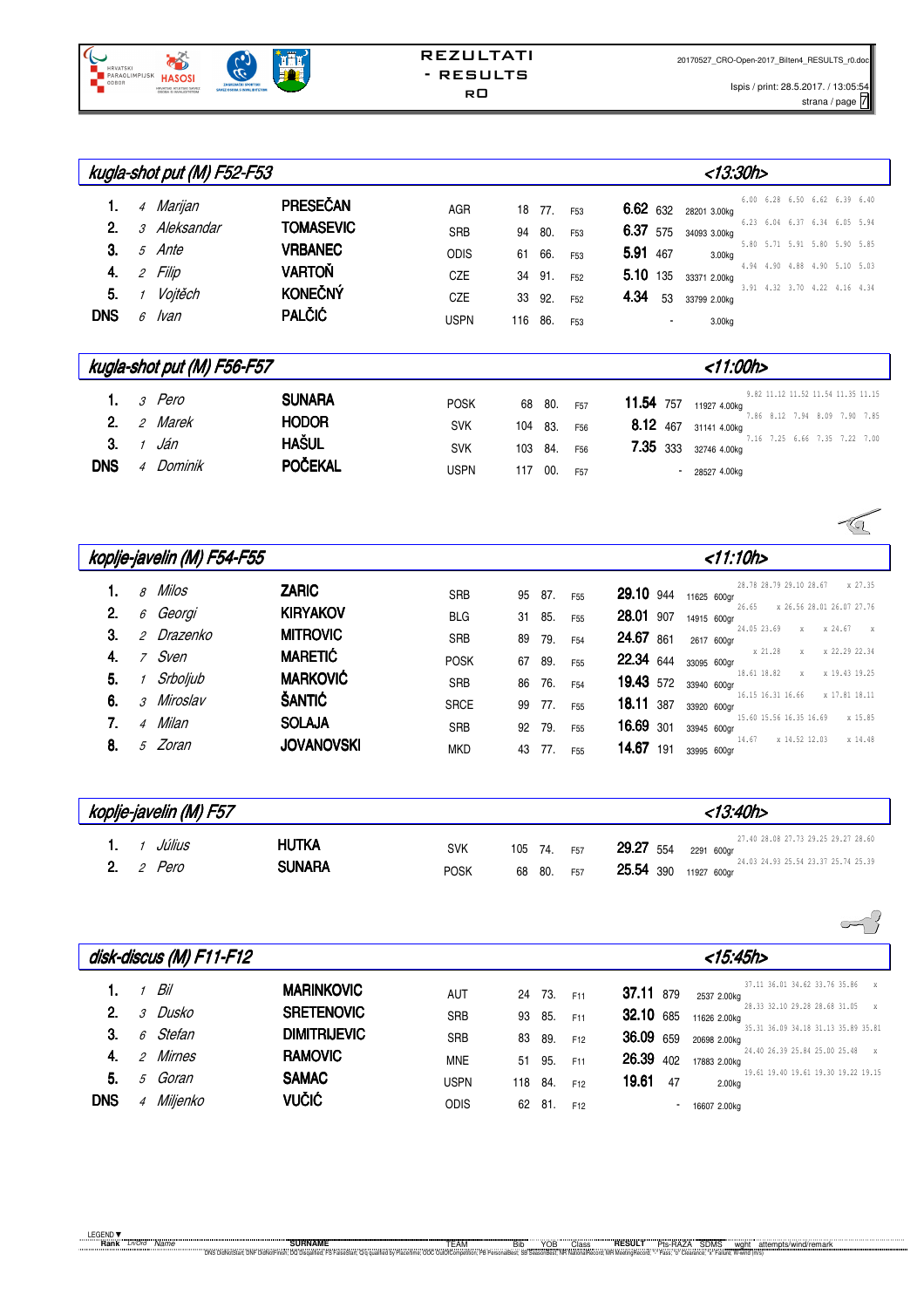

Ispis / print: 28.5.2017. / 13:05:54  $\frac{1}{2}$ strana / page  $\frac{8}{8}$ 

|                |                |                 | disk-discus (M) F36-F37-F40-F42-F46 |             |    |        |     |                            |     | <15:00h>                                          |
|----------------|----------------|-----------------|-------------------------------------|-------------|----|--------|-----|----------------------------|-----|---------------------------------------------------|
| 1.             |                | <i>3 Matija</i> | <b>SLOUP</b>                        | <b>ODIS</b> | 60 | 96.    | F40 | WR 25.62 1073 28499 1.00kg |     | 25.62 24.51                                       |
| 2 <sup>1</sup> |                | 5 Erik Fabian   | <b>KAURIN</b>                       | <b>ODIS</b> | 59 | 00.    | F46 | 27.87                      | 235 | 27.30 25.35 26.99<br>y 27 87<br>1.50kg            |
| 3.             | $\overline{2}$ | Matei           | <b>KAČMARČIK</b>                    | <b>ODIS</b> | 58 | 99.    | F37 | 29.48 234                  |     | 28.31 29.41<br>x 29.48<br>x 29.34<br>28500 1.00kg |
| 4.             | $\overline{4}$ | Dejan           | <b>GJORGJIEVSKI</b>                 | <b>MKD</b>  |    | 42 75. | F42 | 24.73                      | 184 | 24.73<br>$\mathbf{x}$<br>33976 1.50kg             |
| 5.             |                | Nikola          | <b>PEEV</b>                         | <b>MKD</b>  | 45 | 84.    | F36 | 20.37                      | 93  | x 20.37<br>20.07 20.25 19.94<br>33996 1.00kg      |

|                                               | disk-discus (M) F44                      |                                                                    |                                         |    |                                   |                          | <11:10h>                                                                                                                                                                                                                          |
|-----------------------------------------------|------------------------------------------|--------------------------------------------------------------------|-----------------------------------------|----|-----------------------------------|--------------------------|-----------------------------------------------------------------------------------------------------------------------------------------------------------------------------------------------------------------------------------|
| 2.<br>$\overline{4}$<br>3.<br><b>DNF</b><br>2 | lvan<br>Josip<br><i>3 Franjo</i><br>Mile | <b>KATANUŠIĆ</b><br><b>SLIVAR</b><br><b>ČEHULIĆ</b><br><b>ŠOLA</b> | AGR<br><b>SOK</b><br><b>ODIS</b><br>AGR | 20 | 11 91.<br>75 70.<br>55 61.<br>83. | F44<br>F44<br>F44<br>F44 | x 52.95 56.87<br>51.06 54.14<br>X<br>56.87 977 20910 1.50kg<br>41.88 47.79 48.18 46.97 46.06 46.86<br>48.18 784<br>3003 1.50kg<br>31.92 32.12 30.94 33.20 32.48 34.34<br>34.34 309<br>1.50kg<br>$X$ $X$<br>$X$ $X$<br>6452 1.50kg |

|             |                | disk-discus (M) F51-F52 |                |             |     |     |                 |           | <11:00h>                                              |
|-------------|----------------|-------------------------|----------------|-------------|-----|-----|-----------------|-----------|-------------------------------------------------------|
|             | 5              | Velimir                 | ŠANDOR         | <b>USPN</b> | 119 | 85. | F <sub>52</sub> | 17.98 847 | x 17.98 17.80<br>17.87 17.83 17.36<br>28198 1.00kg    |
| $2_{\cdot}$ |                | Miroslav                | <b>MATIĆ</b>   | <b>SRCE</b> | 97  | 67. | F <sub>51</sub> | 10.14 809 | x 10.14<br>x 8.44<br>$\mathbf{x}$<br>X<br>2561 1.00kg |
| 3.          | $\overline{A}$ | Henrik                  | <b>PLANK</b>   | <b>SLO</b>  | 69  | 74. | F <sub>52</sub> | 14.93 630 | x 13.86 14.74 14.74 14.79 14.93<br>2791 1.00kg        |
| 4.          |                | Vojtěch                 | <b>KONEČNÝ</b> | CZE         | 33  | 92. | F <sub>52</sub> | 12.29 401 | 11.29 10.39 11.03 10.92 11.09 12.29<br>33799 1.00kg   |
| 5.          |                | Filip                   | <b>VARTOŇ</b>  | CZE         | 34  | 91. | F <sub>52</sub> | 10.60 257 | 10.39 10.22 10.50 10.46 10.30 10.60<br>33371 1.00kg   |

|                                    |                                                |                                  | disk-discus (M) F33-F34-F53-F54                             |                                                  |                      |                          |                                                  | <16:40h>                                                                                                                                                                                                                            |
|------------------------------------|------------------------------------------------|----------------------------------|-------------------------------------------------------------|--------------------------------------------------|----------------------|--------------------------|--------------------------------------------------|-------------------------------------------------------------------------------------------------------------------------------------------------------------------------------------------------------------------------------------|
| 2 <sup>1</sup><br>3.<br><b>DNS</b> | $\boldsymbol{\varDelta}$<br>2<br>$\mathcal{R}$ | Deni<br>Goran<br>Radmilo<br>Ante | Černi<br><b>POPOVIĆ</b><br><b>BARANIN</b><br><b>VRBANEC</b> | <b>OTOS</b><br><b>OTOS</b><br><b>MNE</b><br>odis | 64<br>65<br>49<br>61 | 93.<br>75.<br>82.<br>66. | F33<br>F <sub>54</sub><br>F34<br>F <sub>53</sub> | 18.47<br>x 21.13 21.56 20.17<br>21.56 553<br>13779 1.00ka<br>15.24 16.20 13.23 15.60 15.45 14.15<br>16.20 287<br>1.00 <sub>kq</sub><br>21.66 20.42 20.31 20.87 21.11 18.83<br>21.66 280<br>22951 1.00kg<br>1.00kg<br>$\blacksquare$ |

|                |                | čunj-club (M) F32-F51 |                     | <14:00h>    |    |        |                 |                                                                    |               |
|----------------|----------------|-----------------------|---------------------|-------------|----|--------|-----------------|--------------------------------------------------------------------|---------------|
|                |                |                       |                     |             |    |        |                 |                                                                    |               |
|                | 2              | Zeljko                | <b>DIMITRIJEVIC</b> | <b>SRB</b>  |    | 84 71. | F <sub>51</sub> | 20.88 24.01 27.92 29.70 25.02 30.18<br>$30.18$ 1023<br>18238 397qr |               |
| 2 <sup>1</sup> | $\overline{ }$ | Milos                 | <b>MITIC</b>        | <b>SRB</b>  | 88 | 87.    | F <sub>51</sub> | x 21.77 26.45 24.04 24.51 24.72<br>26.45 899<br>18239 397qr        |               |
| 3.             |                | 5 Aleksandar          | <b>RADISIC</b>      | <b>SRB</b>  | 90 | 84.    | F <sub>51</sub> | 23.40<br>X<br>23.41<br>750<br>30933 397qr                          | x 23.41 19.62 |
| 4.             | $\overline{4}$ | Radovan               | <b>HALAS</b>        | <b>SOK</b>  | 72 | 90.    | F <sub>51</sub> | 19.56 15.39 17.72 18.95 19.91 20.82<br>20.82 589<br>29037 397qr    |               |
| 5.             | ĥ              | Miroslav              | <b>MATIĆ</b>        | <b>SRCE</b> | 97 | 67.    | F <sub>51</sub> | x 20.53 18.02<br>20.53 570<br>2561 397gr                           | x 20.42 19.58 |
| 6.             |                | Ambrus                | <b>NAGY</b>         | <b>HUN</b>  | 36 | 79.    | F32             | 21.97 21.60 20.82 20.43 19.60 17.40<br>21.97 372<br>33583 397qr    |               |
|                | <sup>2</sup>   | Luka                  | <b>PLAVČAK</b>      | <b>SLO</b>  | 70 | 90.    | F <sub>51</sub> | 14.37 17.55 12.62 11.87 15.30 15.30<br>17.55 361<br>30679 397ar    |               |

 $\overline{\phantom{a}}$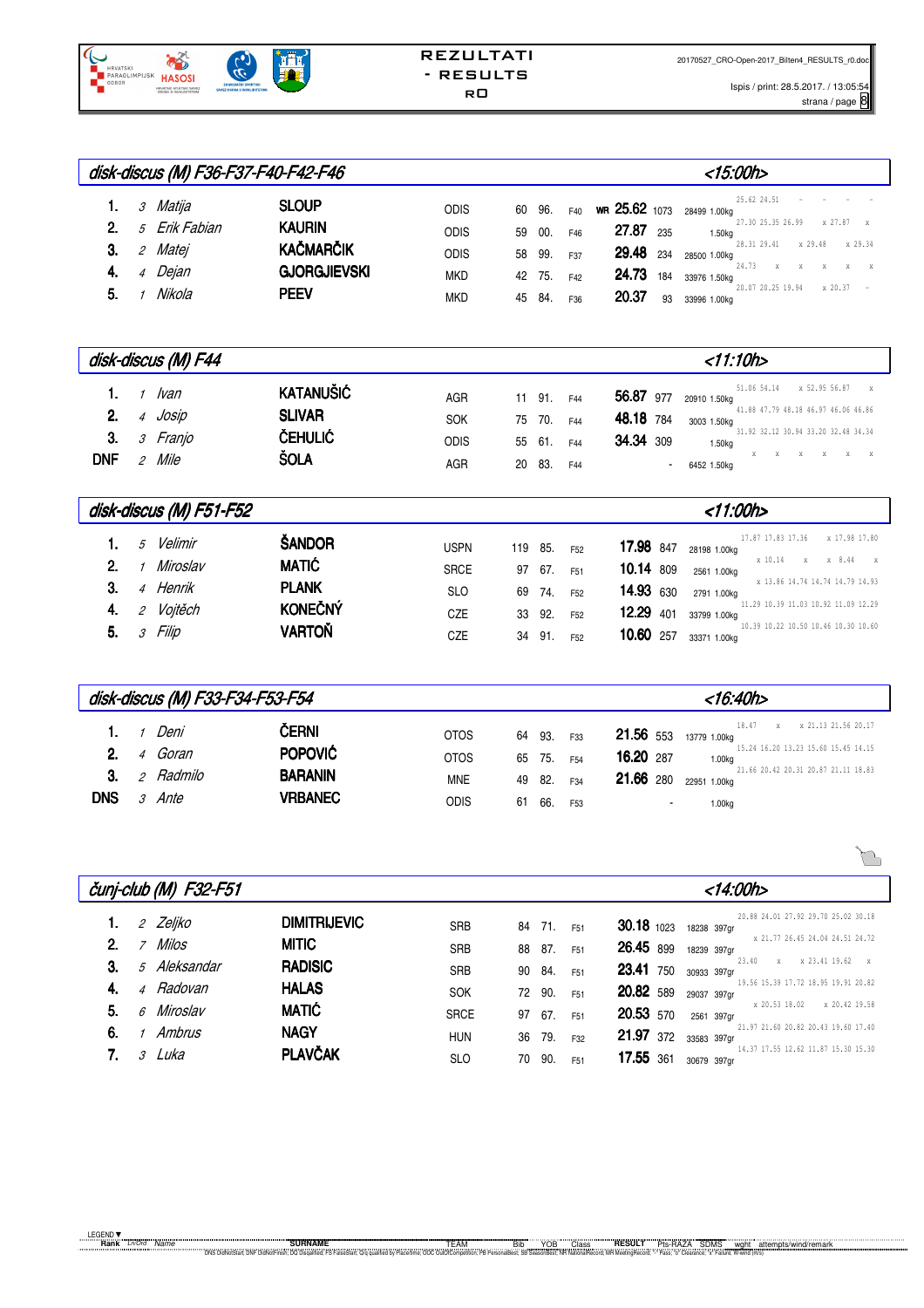$\sqrt{a}$ 

## **SUNDAY 28.05.2017.**

# **ŽENE / WOMEN**

|                                  |               |                                                    | kugla-shot put (W) F32-F54-F55                                    |                                                        |                       |                          |                                                                          | $<$ 11:15h>                                                                                                                                                                                                                                   |
|----------------------------------|---------------|----------------------------------------------------|-------------------------------------------------------------------|--------------------------------------------------------|-----------------------|--------------------------|--------------------------------------------------------------------------|-----------------------------------------------------------------------------------------------------------------------------------------------------------------------------------------------------------------------------------------------|
| 2.<br>3.                         | $\mathcal{L}$ | <i>3 Renata</i><br>Maja<br>1 Marija                | <b>CELJAK</b><br><b>RAJKOVIC</b><br><b>KASUMOVIĆ</b>              | <b>USPN</b><br><b>MNE</b><br><b>SOK</b>                | 109<br>48<br>71       | 77.<br>83.<br>74.        | F <sub>55</sub><br>F <sub>54</sub><br>F32                                | 4.88 4.94 4.83 5.13 5.02 5.09<br>5.13 390<br>33491 3.00kg<br>4.03 4.02 4.04 4.06 4.13 4.17<br>4.17 220<br>32437 3.00kg<br>1.93 1.90 1.81 2.48 1.95 1.73<br>2.48<br>22<br>29046 2.00kg                                                         |
|                                  |               |                                                    | kugla-shot put (W) F56-F57                                        |                                                        |                       |                          |                                                                          | $<$ 11:50h>                                                                                                                                                                                                                                   |
| 1.<br>2 <sub>1</sub><br>3.<br>4. |               | <i>3 Ivanka</i><br>2 Nataša<br>4 Jelena<br>1 Samra | <b>KOLEVA</b><br><b>SOBOČAN</b><br><b>VUKOVIĆ</b><br><b>KOJIC</b> | <b>BLG</b><br><b>USPN</b><br><b>SPEK</b><br><b>MNE</b> | 28<br>110<br>78<br>47 | 68.<br>76.<br>75.<br>82. | F <sub>57</sub><br>F <sub>56</sub><br>F <sub>57</sub><br>F <sub>56</sub> | 7.94 7.90 8.16 8.05 8.36 8.17<br>8.36 714<br>2406 3.00kg<br>5.88 6.03 6.21 5.88 5.80 6.03<br>6.21 564<br>4703 3.00kg<br>7.07 6.74 6.93 7.23 6.98 7.26<br>7.26 509<br>3171 3.00kg<br>4.55 4.32 4.82 4.68 4.75 4.89<br>4.89 249<br>32517 3.00kg |
|                                  |               |                                                    |                                                                   |                                                        |                       |                          |                                                                          |                                                                                                                                                                                                                                               |

|            | disk-discus (W) F12-F13-F40-F41 |                      |                                   |                           |    |              |                        |                           |                      | <10:20h>                                                |              |  |
|------------|---------------------------------|----------------------|-----------------------------------|---------------------------|----|--------------|------------------------|---------------------------|----------------------|---------------------------------------------------------|--------------|--|
| 2.         | $\overline{4}$                  | Marijana<br>Kristina | <b>GORANOVIC</b><br><b>ŠKRLEC</b> | MNE                       | 46 | 89.          | F41                    | 19.30 399                 | 7616 750gr           | 17.80 19.22 19.30<br>X<br>16.11 14.90 18.03 15.62 19.97 | $\mathbf{x}$ |  |
| 3.         | 5                               | Ana                  | <b>GRADEČAK</b>                   | <b>AGR</b><br><b>ODIS</b> | 54 | 4 92.<br>90. | F <sub>12</sub><br>F41 | 19.97 134<br>10.90<br>-32 | 7389 1.00kg<br>750gr | 9.50 9.47 10.48 10.37 10.60 10.90                       |              |  |
| <b>DNS</b> | $\mathcal{P}$                   | Fatme                | <b>ISMAIL</b>                     | <b>BLG</b>                |    | 27 97.       | F <sub>13</sub>        |                           | 24249 1.00kg         |                                                         |              |  |
| <b>DNS</b> | 3                               | Petra                | <b>ŠTRUKLEC</b>                   | AGR                       |    | 5 01.        | F40                    |                           | 33704 750gr          |                                                         |              |  |

|            |               |            | koplje-javelin (W) F12-F13-F41 |            |    |     |                 | <11:40h>                                                             |
|------------|---------------|------------|--------------------------------|------------|----|-----|-----------------|----------------------------------------------------------------------|
|            | $\mathcal{L}$ | Natalija   | <b>EDER</b>                    | AUT        | 23 | 80. | F <sub>12</sub> | x 32.34<br>34.60 34.24 35.16 33.40<br>35.16 758<br>10404 600gr       |
| 2.         |               | Marija     | <b>VIDAČEK</b>                 | AGR        | 6  | 91. | F <sub>12</sub> | 27.17 24.16 26.50<br>x 26.80 26.96<br><b>27.17</b> 475<br>7397 600gr |
| 3.         |               | 4 Fatme    | <b>ISMAIL</b>                  | <b>BLG</b> | 27 | 97. | F <sub>13</sub> | 21.59<br>x 23.75 24.69 22.56<br>X<br><b>24.69</b> 430<br>24249 600gr |
| 4.         |               | 3 Kristina | <b>IVANKOVIĆ</b>               | <b>AGR</b> | 2  | 92. | F <sub>13</sub> | 14.23 15.21 17.39 16.42 17.94 17.50<br>17.94 176<br>7387 600gr       |
| <b>DNS</b> | $\mathcal{F}$ | Ana        | <b>GRADEČAK</b>                | odis       | 54 | 90. | F41             | 400 <sub>gr</sub><br>$\blacksquare$                                  |

REZULTATI - RESULTS r0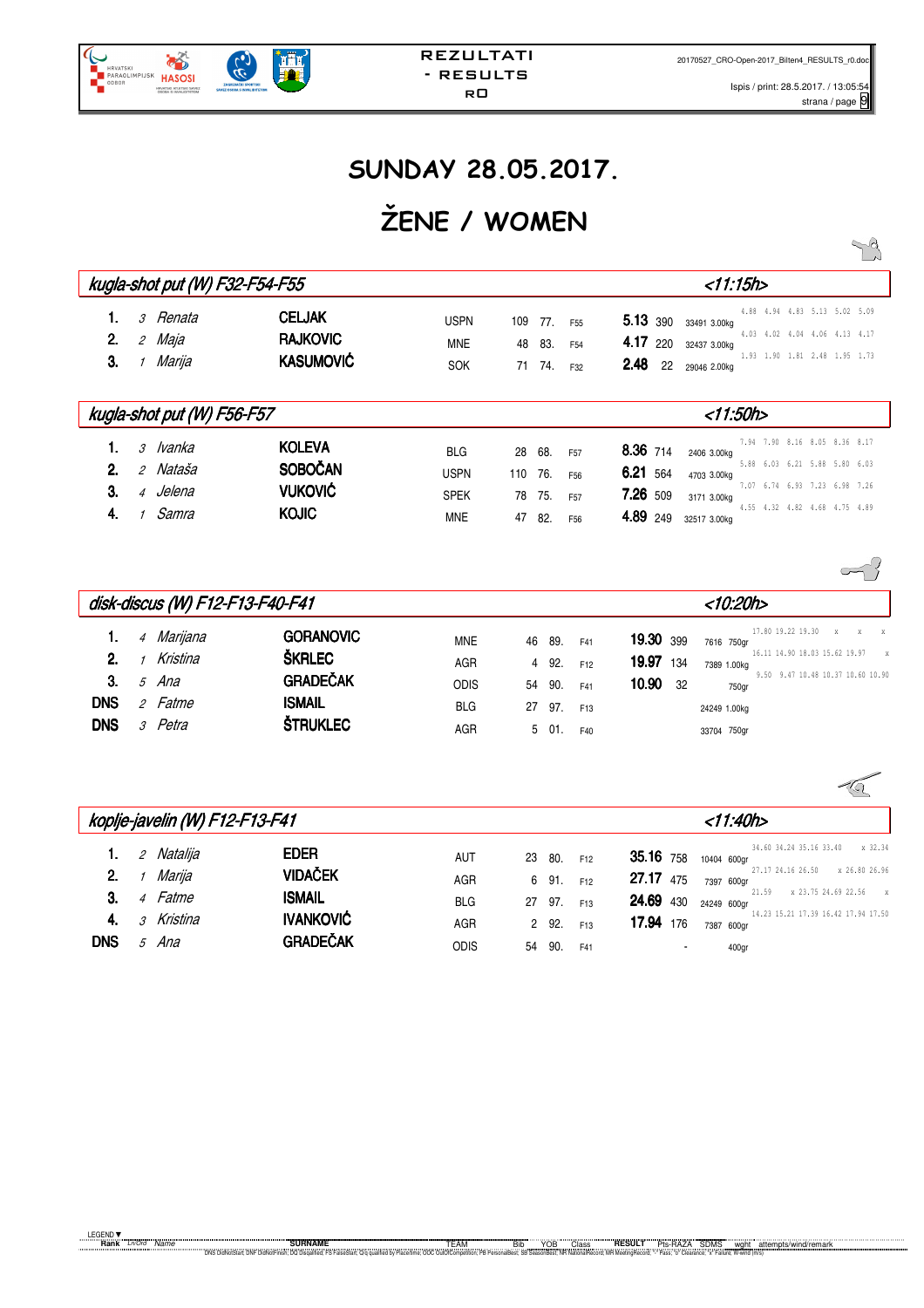

# **MUŠKARCI / MEN**

|                                            |        |                                                                                                                  |                                                                                              |                                                                |                                |                                 |                                                                       |                                                                            |                         |                                                  | 5233 |
|--------------------------------------------|--------|------------------------------------------------------------------------------------------------------------------|----------------------------------------------------------------------------------------------|----------------------------------------------------------------|--------------------------------|---------------------------------|-----------------------------------------------------------------------|----------------------------------------------------------------------------|-------------------------|--------------------------------------------------|------|
|                                            |        | 200m (M) T13-T47                                                                                                 |                                                                                              |                                                                |                                |                                 |                                                                       |                                                                            | <10:30h>                |                                                  |      |
| 1.<br>2.                                   |        | 4 Antonis<br>3 Kostadin                                                                                          | <b>ARESTI</b><br><b>DIMITROV</b>                                                             | <b>CPY</b><br><b>BLG</b>                                       | 32<br>30                       | 83.<br>98.                      | <b>T47</b><br>T13                                                     | 22.82 875<br>26.86 198                                                     | 1725<br>26913           | $w: -0.9$<br>$w: -0.9$                           |      |
| 200m (M) T20                               |        |                                                                                                                  |                                                                                              |                                                                |                                |                                 |                                                                       |                                                                            | <10:20h                 |                                                  |      |
| 1.<br>2.<br>3.<br>4.<br>$\mathbf{DQ}^{11}$ | 6      | Tvrtko<br>4 Dominik<br>3 Mario<br>2 Zoran<br>5 Stjepan<br>1) IAAF Rule 163.3 - Lane infringement (Kršenje staze) | <b>MATANOVIĆ</b><br><b>MIŠLJENOVIĆ</b><br><b>KIŠAK</b><br><b>DOMITROVIĆ</b><br><b>DERETA</b> | <b>USPN</b><br><b>AGR</b><br><b>AGR</b><br>ODIS<br><b>USPN</b> | 115<br>124<br>123<br>57<br>111 | 96.<br>00.<br>98.<br>86.<br>93. | <b>T20</b><br><b>T20</b><br>T <sub>20</sub><br>T20<br>T <sub>20</sub> | 26.31<br>26.72<br>28.97<br>35.51                                           |                         | w: 0.0<br>w: 0.0<br>w: 0.0<br>w: 0.0<br>w: 0.0   |      |
|                                            |        | 200m (M) T36-T37-T38                                                                                             |                                                                                              |                                                                |                                |                                 |                                                                       |                                                                            | <10:25h                 |                                                  |      |
| 1.<br>2.<br>3.<br>4.                       | 5<br>6 | 3 Benjamín<br>lgor<br>Luka<br>4 Srećko                                                                           | <b>ERBAN</b><br>ŠTEFIČAR<br><b>ĐUKEZ</b><br><b>MARTIĆ</b>                                    | <b>SVK</b><br>МČ<br><b>AGR</b><br>AGR                          | 102<br>37<br>10<br>14          | 88.<br>93.<br>86.<br>82.        | <b>T36</b><br>T37<br><b>T38</b><br>T36                                | 29.29 307<br>32.37<br>$\overline{1}$<br>34.12 0.01<br>39.67 0.00           | 19434<br>33706<br>33710 | $w: -0.7$<br>$w: -0.7$<br>$w: -0.7$<br>$w: -0.7$ |      |
|                                            |        |                                                                                                                  |                                                                                              |                                                                |                                |                                 |                                                                       |                                                                            |                         |                                                  | 式    |
|                                            |        | 5.000m (M) T20-T43-T44-T46                                                                                       |                                                                                              |                                                                |                                |                                 |                                                                       |                                                                            | <10:50h>                |                                                  |      |
| 1.<br>2.<br><b>OOC</b><br>OOC              |        | 1 Davor<br>3 Goran<br>2 Antonio<br>4 Antun                                                                       | <b>SMAJIĆ</b><br><b>VIGNJEVIĆ</b><br><b>FRANKO</b><br><b>BOŠNJAKOVIĆ</b>                     | <b>SRCE</b><br><b>SRCE</b><br><b>SRCE</b><br>AGR               | 98<br>100<br>96<br>8           | 91.<br>81.<br>92.<br>84.        | <b>T20</b><br>T46<br><b>T44</b><br>T43                                | 22:35.07 0.001<br>24:45.11 0.000<br>21:28.18<br>25:56.49<br>$\blacksquare$ | 33918<br>33922          |                                                  |      |
|                                            |        | ورواري والمطاري والمروان                                                                                         | $\overline{AB}$ Foo Fin                                                                      |                                                                |                                |                                 |                                                                       |                                                                            | 44.4AL                  |                                                  | 2223 |

|            | troskok-triple jump (M) F20-F46 |                                     |                                 |                   |  |                      | <11:10h>        |                  |                   |                                                                               |  |  |  |
|------------|---------------------------------|-------------------------------------|---------------------------------|-------------------|--|----------------------|-----------------|------------------|-------------------|-------------------------------------------------------------------------------|--|--|--|
| <b>DNS</b> |                                 | <b>1</b> . <i>2 Antoan</i><br>Zoran | <b>BOZHILOV</b><br><b>TALIĆ</b> | <b>BLG</b><br>AGR |  | 29 94. F46<br>21 90. | F <sub>20</sub> | <b>13.05</b> 643 | 18481<br>$-11925$ | 12.27 12.64 12.99 13.05 12.75 12.69<br>$-0.2$ $-0.1$ $-0.2$ 0.0 $-1.5$ $-0.9$ |  |  |  |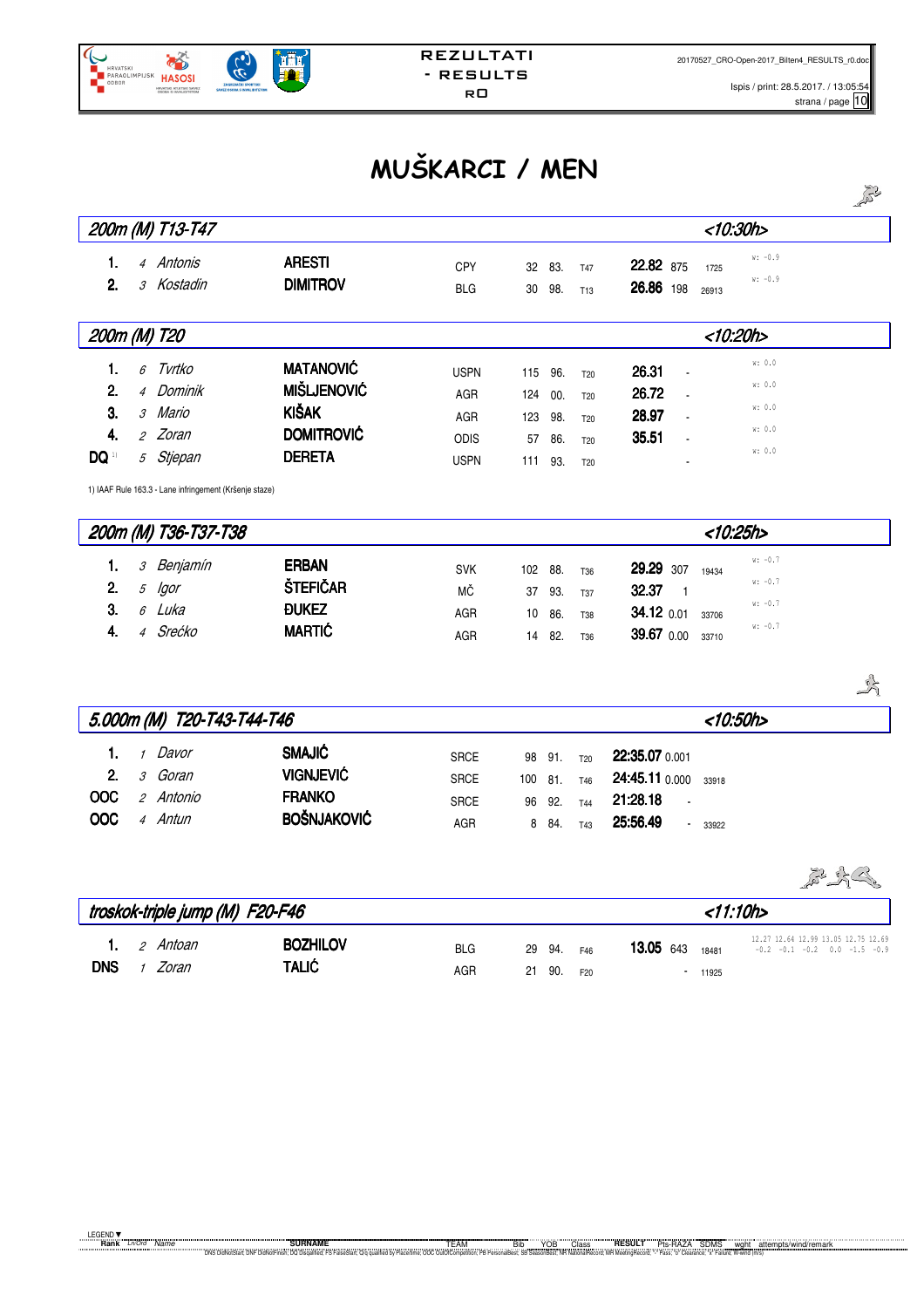

|          |                    |                    | kugla-shot put (M) F32-F33-F34-F54 |                          |              |            |                        |                 | <12:00h>                                       |                                                                |  |  |
|----------|--------------------|--------------------|------------------------------------|--------------------------|--------------|------------|------------------------|-----------------|------------------------------------------------|----------------------------------------------------------------|--|--|
| 1.<br>2. |                    | 2 Deni<br>5 Ambrus | ČERNI<br><b>NAGY</b>               | <b>OTOS</b>              | 64           | 93.        | F33                    | 8.98 683        | 13779 3.00kg                                   | 8.71 8.82 8.68 8.75 8.30 8.98<br>6.40 7.39 6.65 6.70 6.95 7.30 |  |  |
| 3.       |                    | Radmilo            | <b>BARANIN</b>                     | <b>HUN</b><br><b>MNE</b> | 36<br>49     | 79.<br>82. | F32<br>F34             |                 | 7.39 533 33583 2.00kg<br>8.50 479 22951 4.00kg | 8.15 8.32 8.50 8.30 8.20 8.42                                  |  |  |
| 4.<br>5. | $\mathcal{S}$<br>Δ | Robert<br>Slaven   | <b>RADOJICIC</b><br><b>HUDINA</b>  | <b>SRB</b><br><b>SOK</b> | 91<br>73 84. | 87.        | F <sub>54</sub><br>F32 | <b>7.00 455</b> | 6.72 458 33944 4.00kg<br>15830 2.00kg          | 6.18 6.26 6.40 6.40 6.72 6.20<br>5.61 6.22 7.00 6.18 5.55 5.95 |  |  |

|            |               | kugla-shot put (M) F55 |                   |             |    |     |                 | <10:00h>                                                                |
|------------|---------------|------------------------|-------------------|-------------|----|-----|-----------------|-------------------------------------------------------------------------|
|            |               | 4 Nebojsa              | <b>DJURIC</b>     | <b>SRB</b>  | 85 | 87. | F <sub>55</sub> | 11.03 11.19 11.55 11.19 11.28 11.82<br><b>11.82</b> 974<br>30762 4.00kg |
| 2.         |               | <i>z Slobodan</i>      | <b>MILETIC</b>    | <b>SRB</b>  | 87 | 85. | F <sub>55</sub> | 9.28 9.76 9.09 9.50 9.40 9.83<br>9.83 755<br>16038 4.00kg               |
| 3.         |               | 6 Dževad               | <b>PANDŽIĆ</b>    | BIH         | 26 | 69. | F <sub>55</sub> | 9.59 9.51 9.63 9.55 9.73 9.79<br>9.79 750<br>2759 4.00kg                |
| 4.         |               | Georgi                 | <b>KIRYAKOV</b>   | <b>BLG</b>  | 31 | 85. | F <sub>55</sub> | 9.51 9.25 9.35 9.51 9.68 9.62<br><b>9.68</b> 734<br>14915 4.00kg        |
| 5.         | 8             | Jozo                   | <b>ŠARIĆ</b>      | <b>SOK</b>  | 76 | 71. | F <sub>55</sub> | 5.90 3.83 5.25 4.07 3.28 3.90<br>5.90 129<br>29036 4.00kg               |
| <b>DNS</b> | $\mathcal{P}$ | Mate                   | <b>DAMJANOVIĆ</b> | <b>ODIS</b> | 56 | 71. | F <sub>55</sub> | 4.00kg                                                                  |
| <b>DNS</b> | $\mathcal{S}$ | Josip                  | <b>ZIMA</b>       | <b>OTOS</b> | 66 | 87. | F <sub>55</sub> | 4.00kg                                                                  |
| <b>DNS</b> | 5             | Sven                   | <b>MARETIĆ</b>    | <b>POSK</b> | 67 | 89. | F <sub>55</sub> | 33095 4.00kg                                                            |

|                |                |                     | koplje-javelin (M) F11-F13-F37-F40-F41-F42-F44 | <12:20h>    |     |       |                 |                                                                          |
|----------------|----------------|---------------------|------------------------------------------------|-------------|-----|-------|-----------------|--------------------------------------------------------------------------|
| 1.             |                | 2 Nemanja           | <b>DIMITRIJEVIC</b>                            | <b>SRB</b>  | 82  | 92.   | F <sub>13</sub> | 60.10 56.15 56.20 58.27 52.26<br>X<br>60.10 878<br>18432 800gr           |
| 2 <sub>1</sub> |                | Bil                 | <b>MARINKOVIC</b>                              | <b>AUT</b>  | 24  | 73.   | F11             | 37.91 34.01 35.68 35.85 33.88 36.71<br>37.91 672<br>2537 800gr           |
| 3.             | 7              | lgor                | <b>BRUNNER</b>                                 | <b>SVK</b>  | 101 | 85.   | F44             | 40.08<br>x 37.26 40.99 37.79 42.01<br>42.01 620<br>11652 800gr           |
| 4.             |                | 5 Marek             | <b>MARGOČ</b>                                  | <b>SVK</b>  | 107 | 76.   | F41             | 30.15 32.10 28.99 27.25 31.19<br>$\mathbf{x}$<br>32.10 602<br>2536 600gr |
| 5.             |                | <i>3 Aleksandar</i> | <b>BROCIC</b>                                  | <b>SRB</b>  | 81  | 76.   | F37             | 28.59 30.52 30.34<br>$\mathbf{x}$<br>X<br>X<br>30.52 394<br>34086 600gr  |
| 6.             | 6              | lvica               | <b>BALOG</b>                                   | <b>AGR</b>  |     | 7 80. | F42             | 19.16 21.31<br>x 21.15 20.28 22.66<br>22.66<br>99<br>23308 800gr         |
| <b>DNS</b>     | $\overline{4}$ | Matija              | <b>SLOUP</b>                                   | <b>ODIS</b> | 60  | 96.   | F40             | 28499 600gr<br>٠                                                         |
| <b>DNS</b>     | 8              | Franjo              | <b>ČEHULIĆ</b>                                 | <b>ODIS</b> | 55  | 61.   | F44             | 800gr<br>$\blacksquare$                                                  |

|    | koplje-javelin (M) F34-F52-F53 |         |                 |             |     |     |                 | <10:00h>  |                                                      |  |  |
|----|--------------------------------|---------|-----------------|-------------|-----|-----|-----------------|-----------|------------------------------------------------------|--|--|
|    | 3                              | Velimir | <b>ŠANDOR</b>   | <b>USPN</b> | 119 | 85. | F <sub>52</sub> | 11.18 426 | 11.18 10.25<br>x 10.55<br>$\mathbf x$<br>28198 600gr |  |  |
| 2. |                                | Radmilo | <b>BARANIN</b>  | <b>MNE</b>  | 49  | 82. | F34             | 19.62 263 | 17.80 19.62 17.75 18.03 17.67 17.05<br>22951 600gr   |  |  |
| 3. | 4                              | Marijan | PRESEČAN        | AGR         | 18  | 77. | F <sub>53</sub> | 11.51 249 | 10.93 11.12 11.16 11.40 11.51 11.37<br>28201 600gr   |  |  |
| 4. | 5                              | lvan    | <b>PALČIĆ</b>   | <b>USPN</b> | 116 | 86. | F <sub>53</sub> | 10.50 178 | 9.50 10.30 10.00 9.32 10.50 9.98<br>600gr            |  |  |
| 5. |                                | Danilo  | <b>GOJKOVIC</b> | <b>MNE</b>  | 50  | 96. | F34             | 16.68 142 | 14.21 16.68 16.39 16.63 16.14 16.02<br>32798 600gr   |  |  |

 $\sqrt{2}$